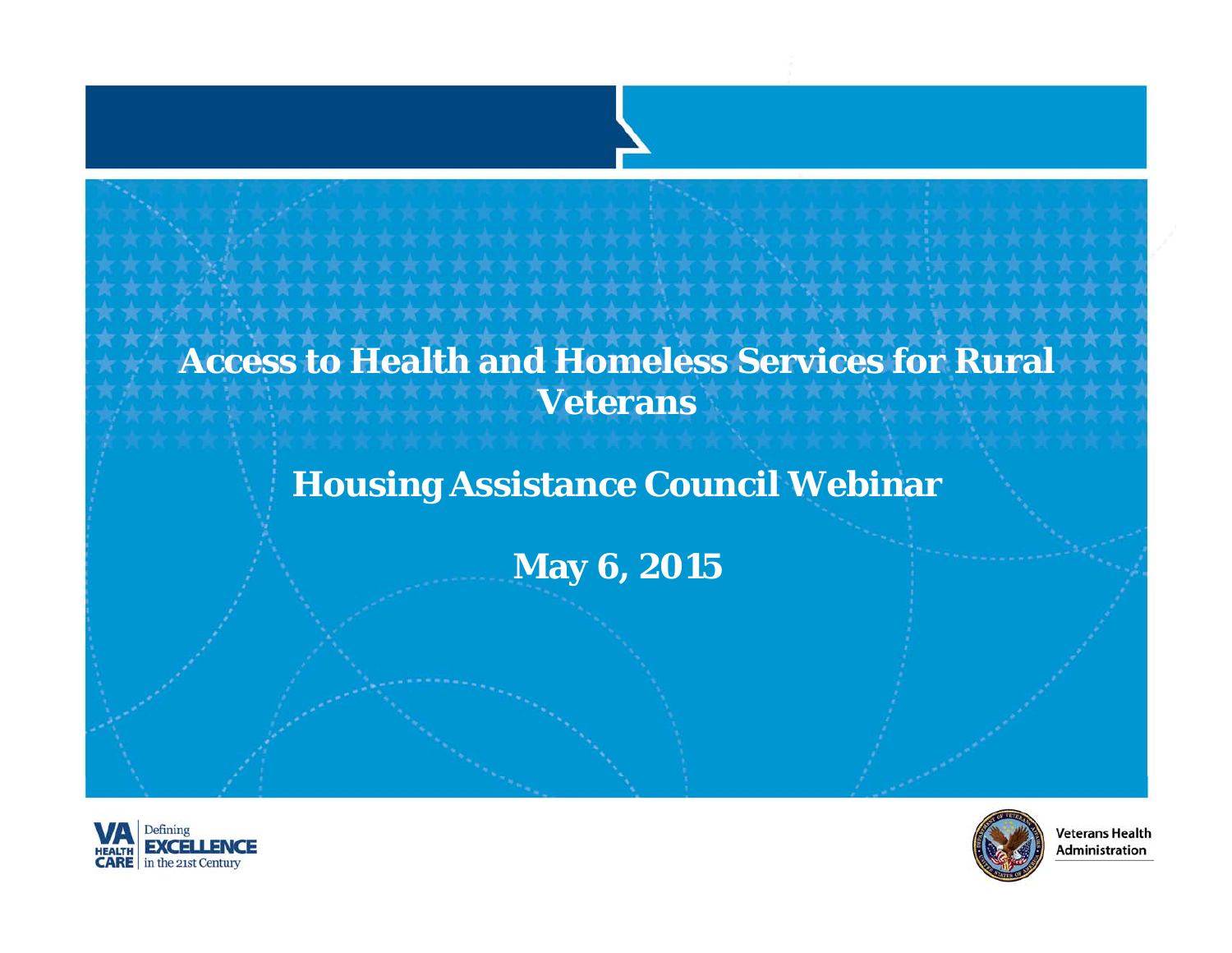

In your role with your agency, are you <sup>a</sup> direct service provider?

 $\square$  Yes  $\square$  No

VETERANS HEALTH ADMINISTRATION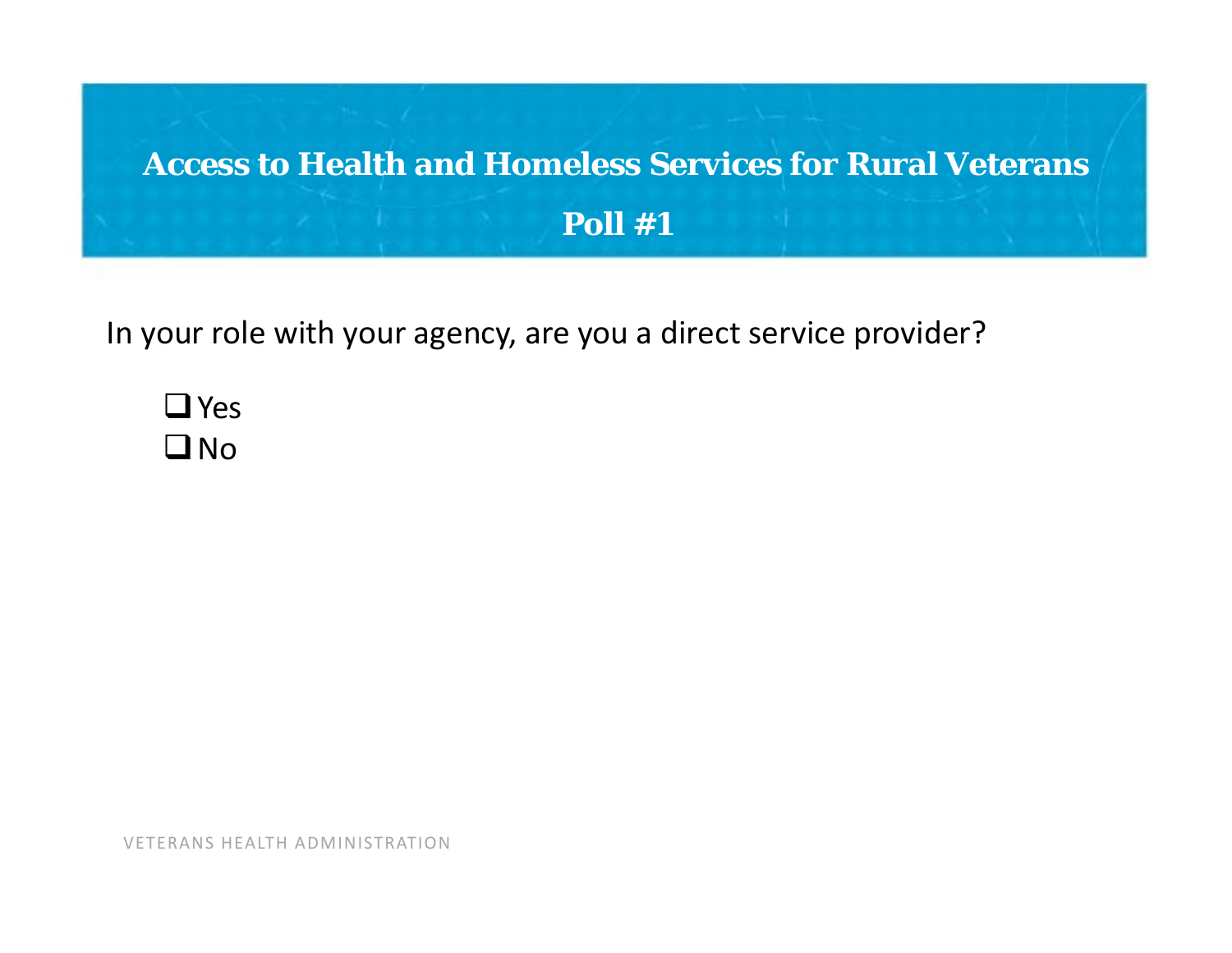

II am an employee or representative of:

- $\square$  A nonprofit organization
- $\Box$  A state or local government agency
- $\Box$  The Department of Veteran Affairs
- Another Federal Agency
- **□** Other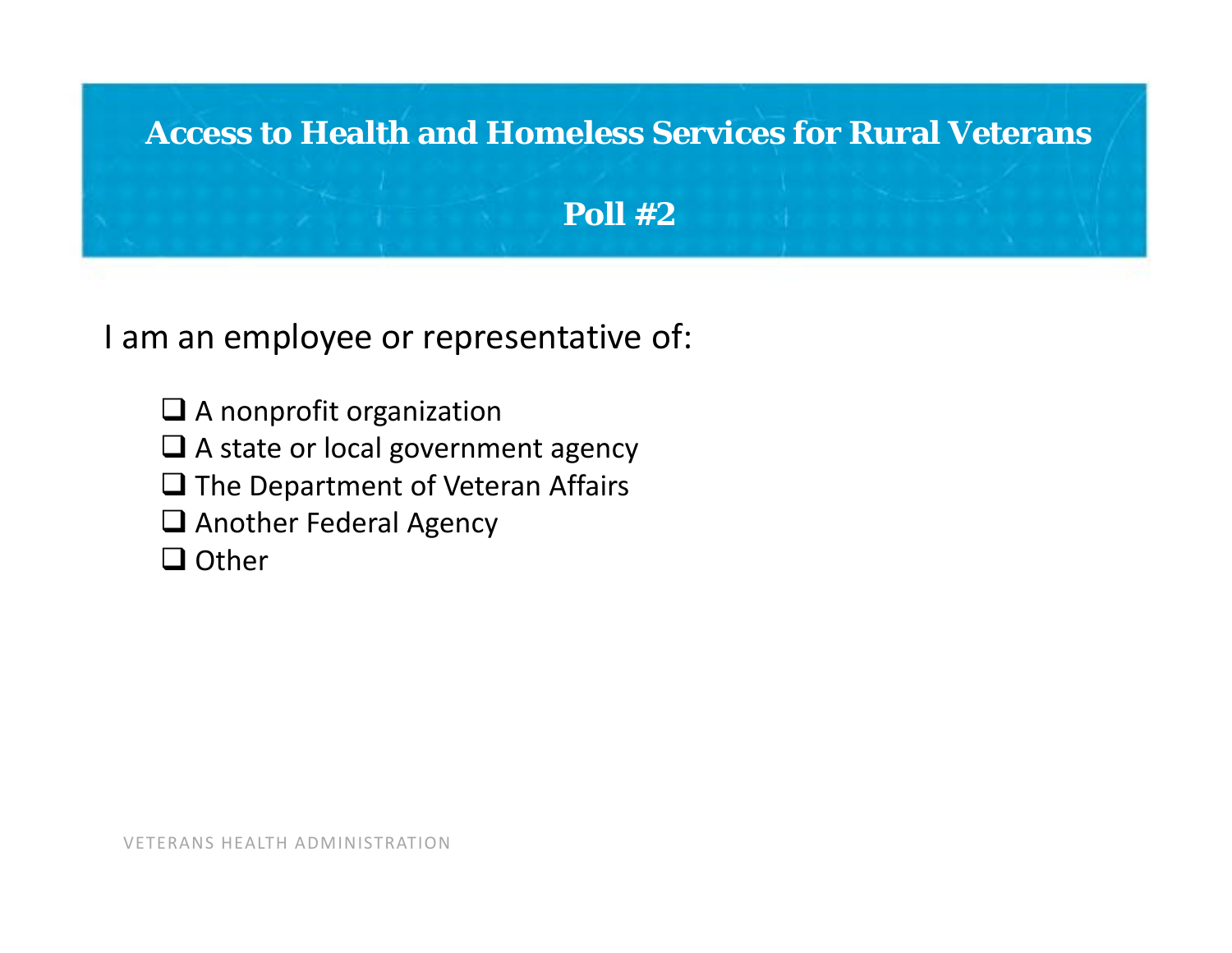

What is your interest in today's webinar?

- $\square$  Orientation to Veteran Affairs
- VA Homeless services
- □ VA Healthcare services
- $\Box$  All of the above
- **□** Other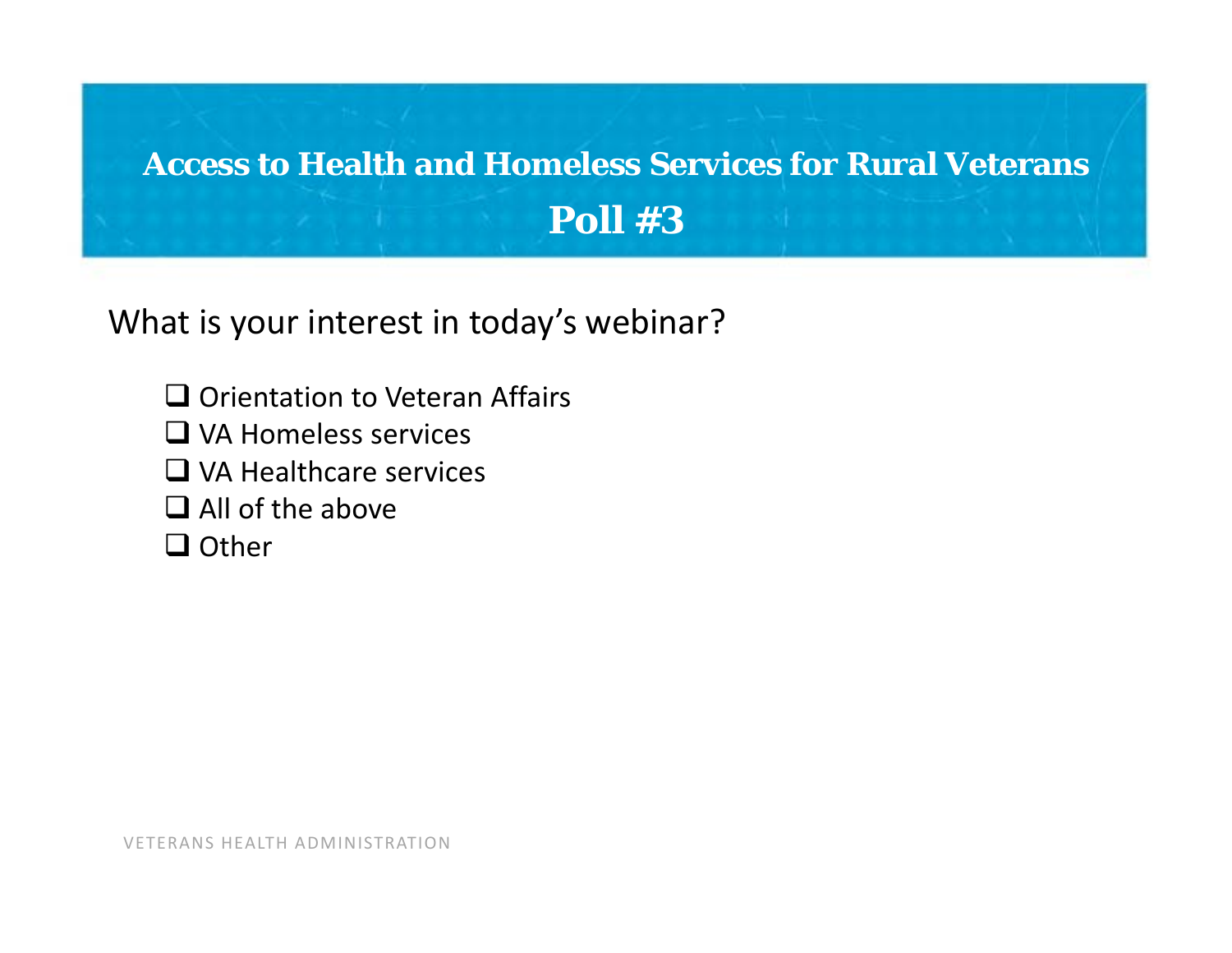# **Access to Health and Homeless Services for Rural Veterans Poll #4**

**If your agency is <sup>a</sup> direct service provider, how frequently are you serving rural veterans and/or their families?**

- $\Box$  Frequently/repeatedly serving rural veteran and families
- $\Box$  Regularly serve this population
- $\Box$  Moderate level of services provided to this population
- $\Box$  Provide services, but infrequent
- $\square$  Do not serve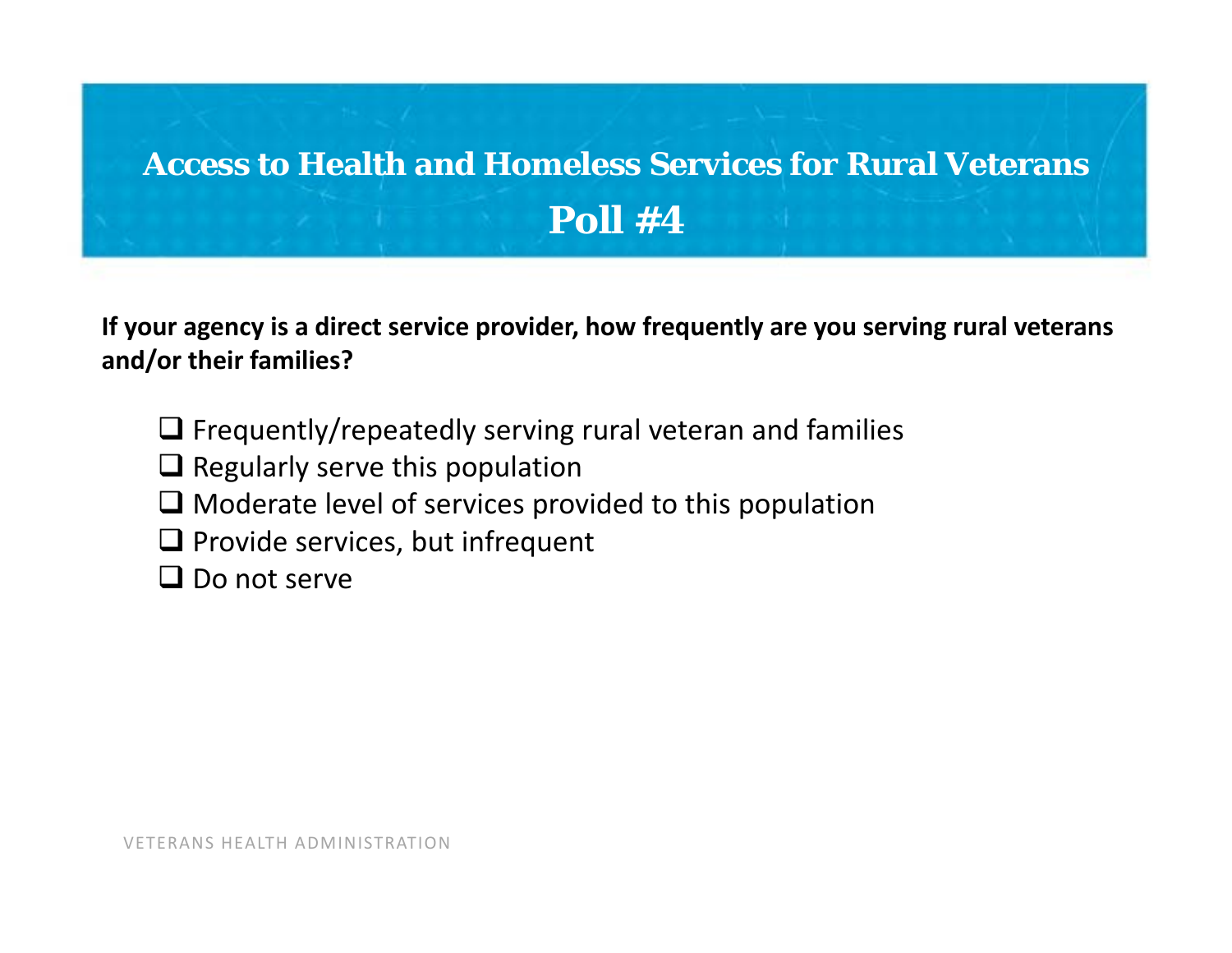## **Access to Health and Homeless Services for Rural Veterans Poll #5**

**To what extend do you work with your local VA and its partners?**

- $\Box$  Frequently collaborate to provide services
- $\Box$  Regularly collaborate to provide services
- $\Box$  Moderately collaborate to provide services
- Work independently, no partnership with my local VA
- $\Box$  No local partnership opportunity exist in my area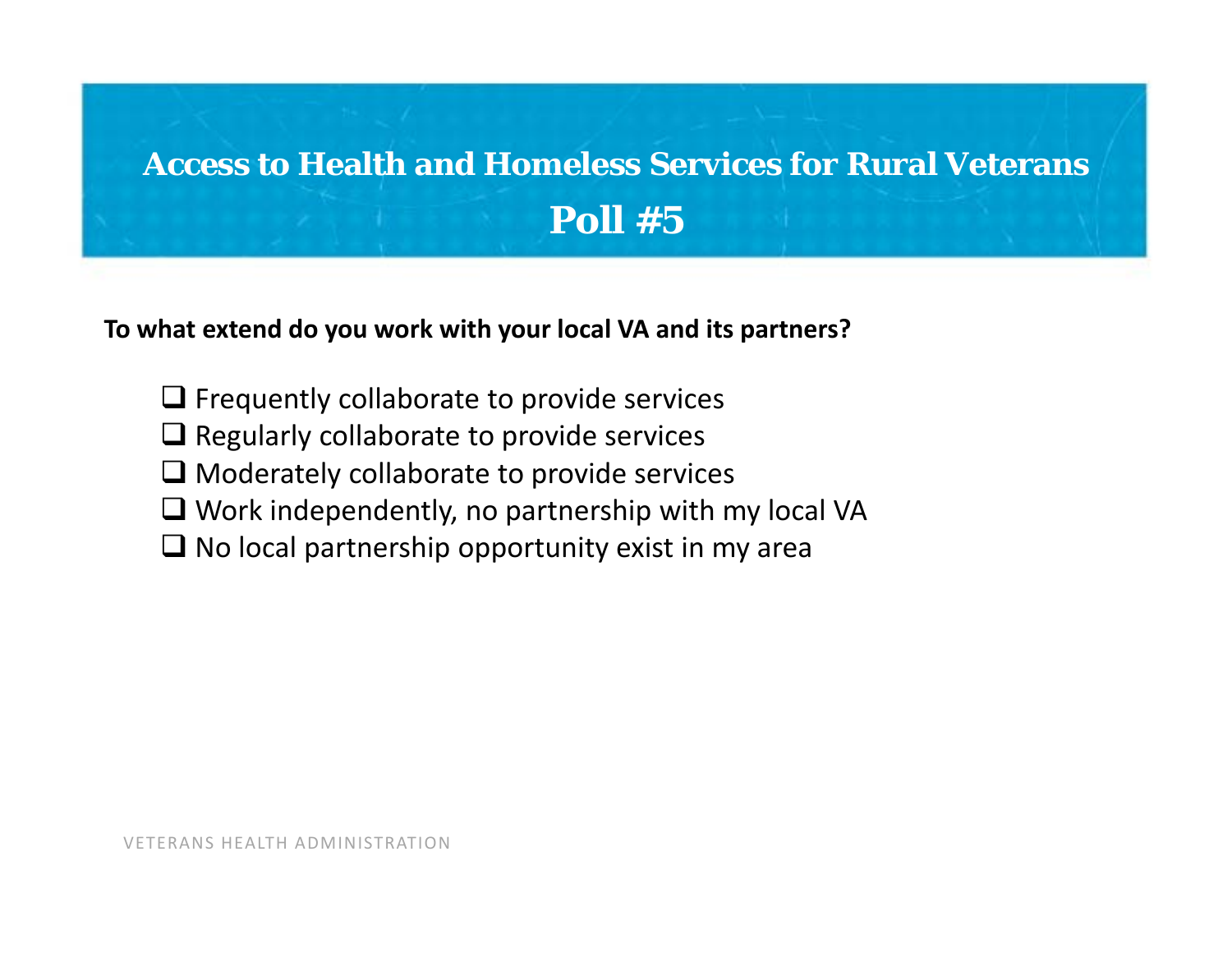### Today's Presentation

- •• Introduction to the Department of Veteran Affairs Health Care System
- $\bullet$ • Status of Rural Veterans
- $\bullet$ Overview of the Veterans Choice Program
- $\bullet$ **•** Homelessness amongst Veterans
- $\bullet$ VA Homeless Programs
- •Questions and Answers

VETERANS HEALTH ADMINISTRATION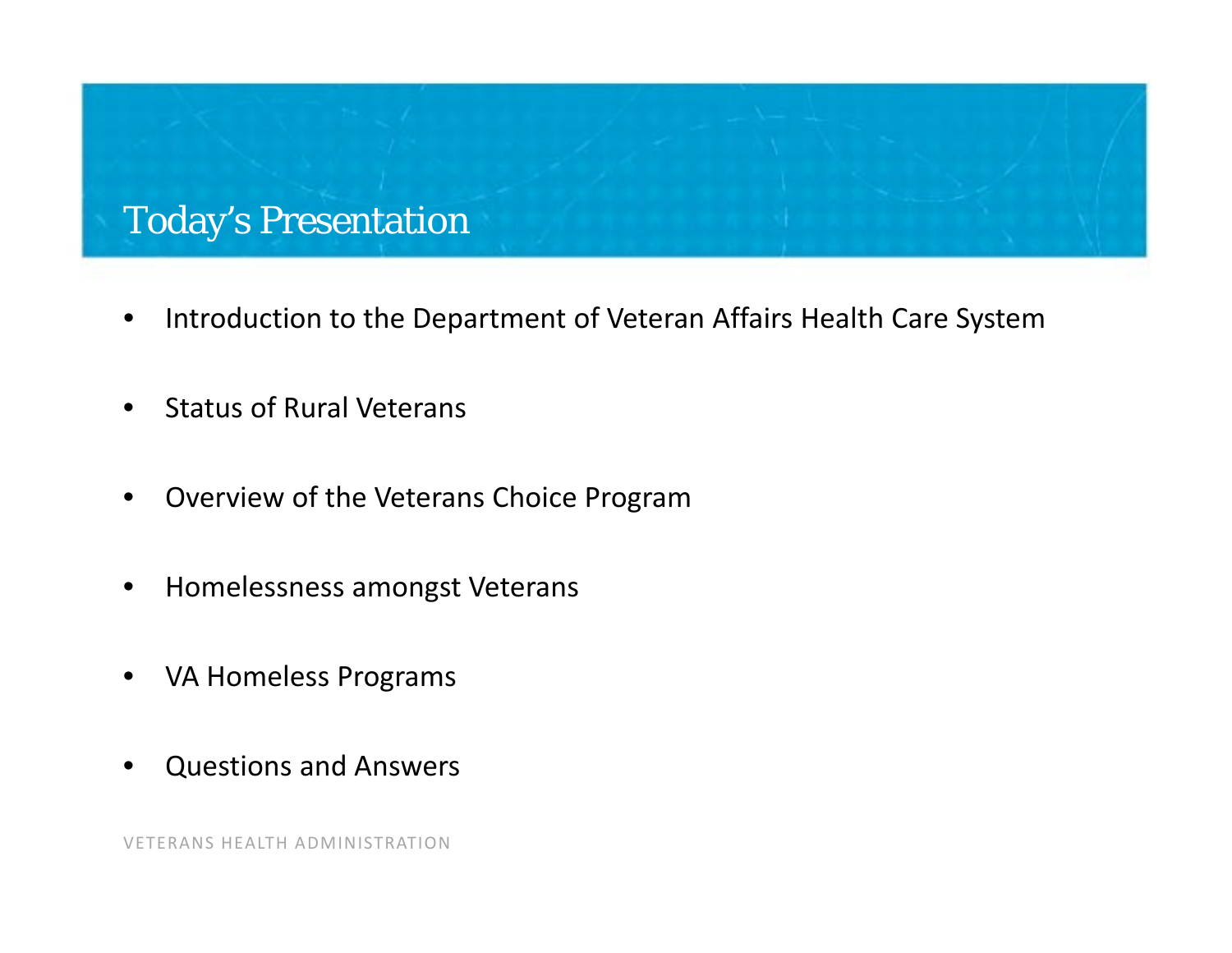### Mission of the Department of Veterans Affairs (VA)



VETERANS HEALTH ADMINISTRATION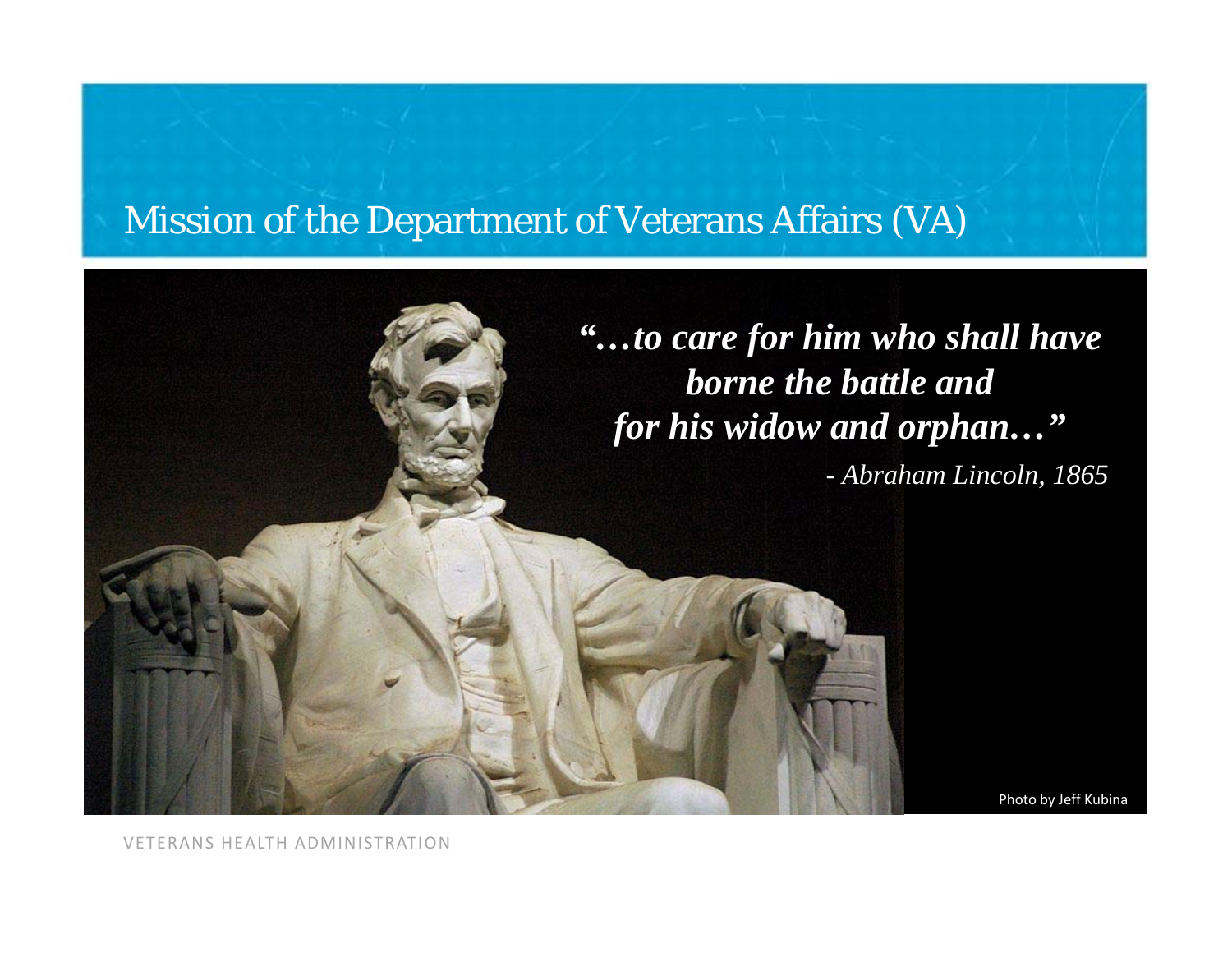# What is the Department of Veterans Affairs (VA)?

- •**•** Established in 1930
- •**•** Elevated to Cabinet level in 1989
- $\bullet$ Federal government's 2<sup>nd</sup> largest department after the Department of Defense
- • Three components:
	- Veterans Health Administration (VHA)
	- Veterans Benefits Administration (VBA)
	- National Cemetery Administration (NCA)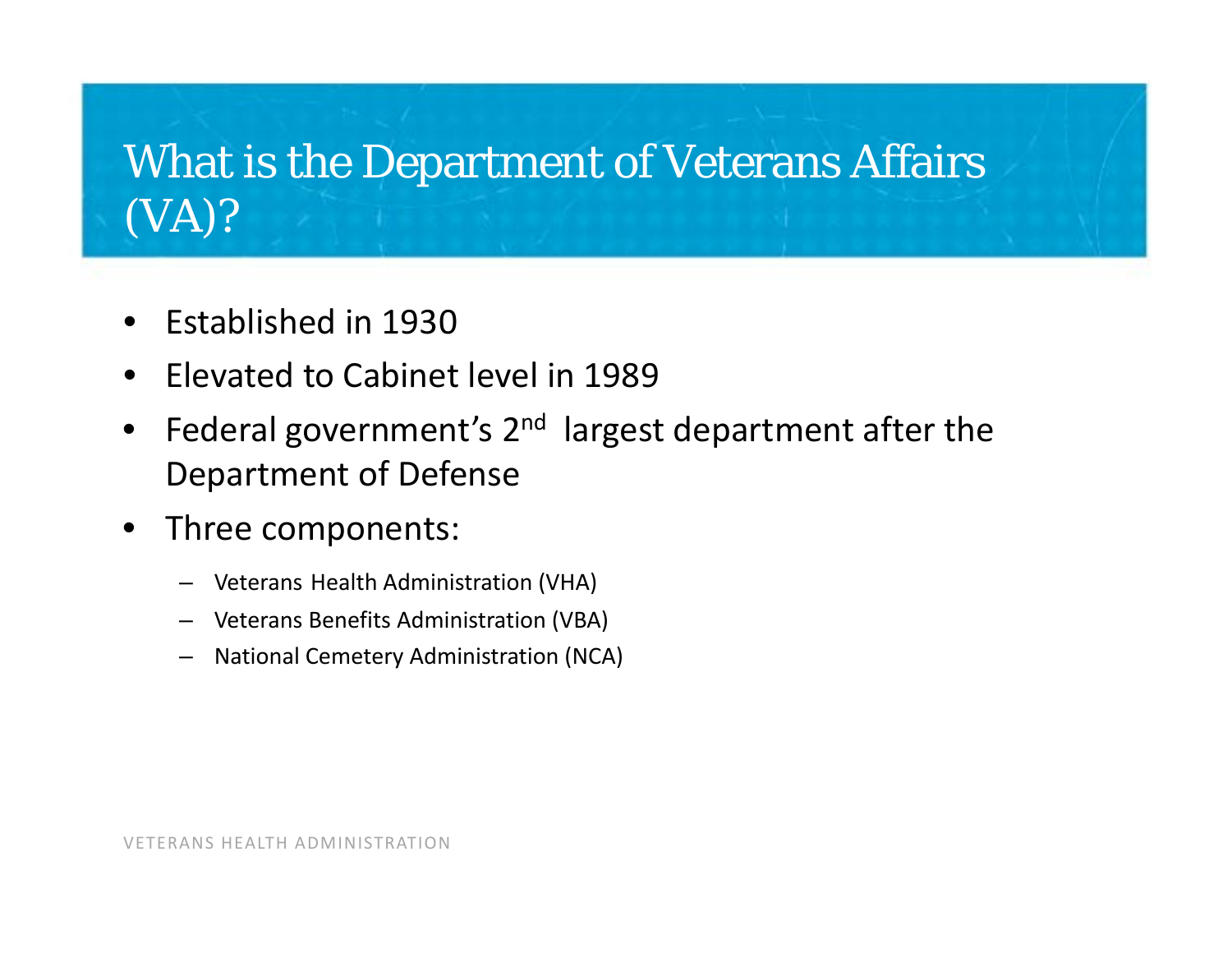### Department of Veterans Affairs Goals

- • **Goal 1: Empower Veterans to Improve their Well‐being**
	- Giving Veterans Access and Choice for health care
- • **Goal 2: Enhance and Develop Trusted Partnerships**
	- Creating relationships between VA and private sector partners to provide care for Veterans
- • **Goal 3: Manage and Improve VA Operations to Deliver Seamless and Integrated Support**
	- Developing reasonable processes for coordinating care of Veterans between VA and non‐VA providers

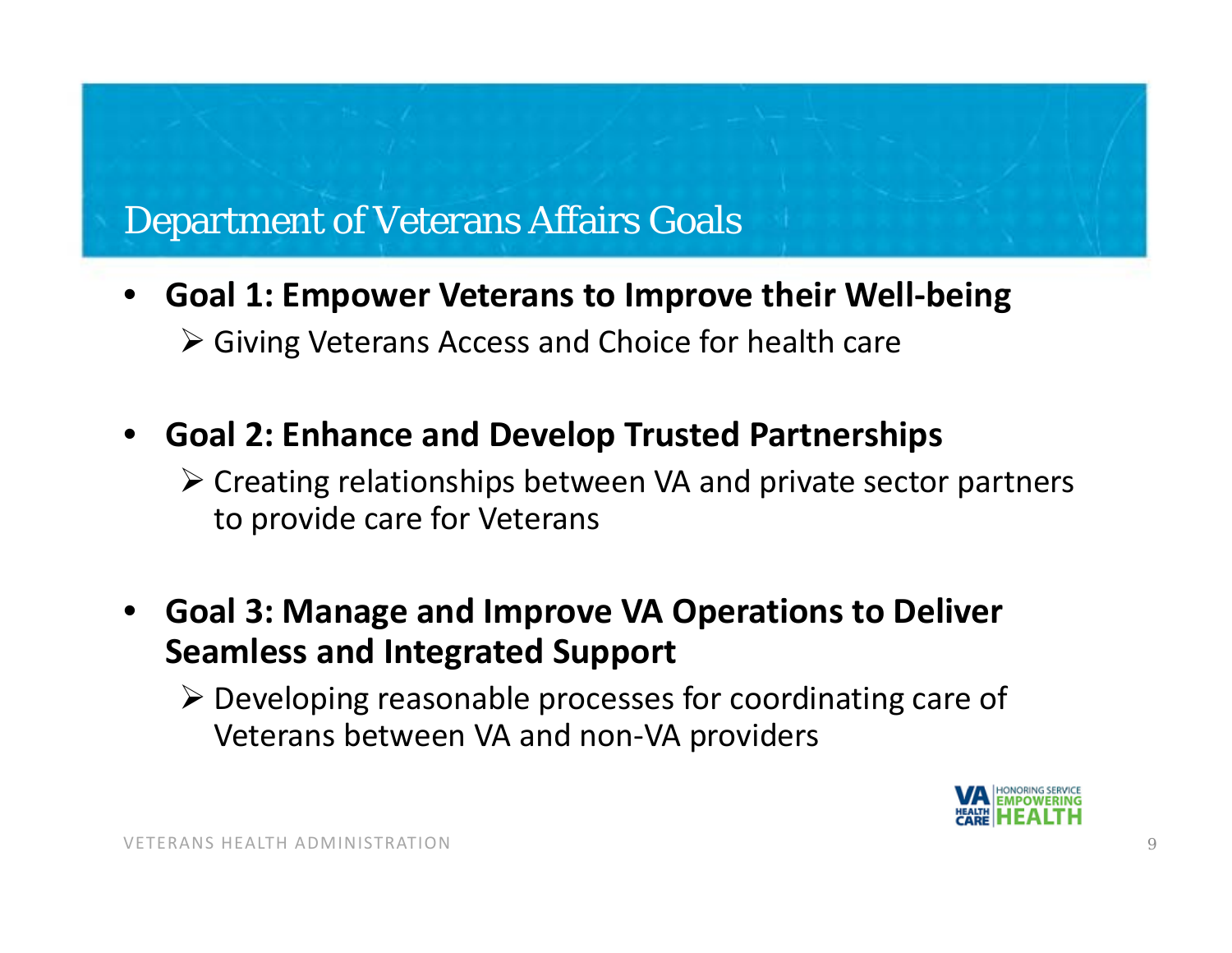### **Veterans Health Administration (VHA) Health Care Delivery to Veterans**





**Veterans Health** Administration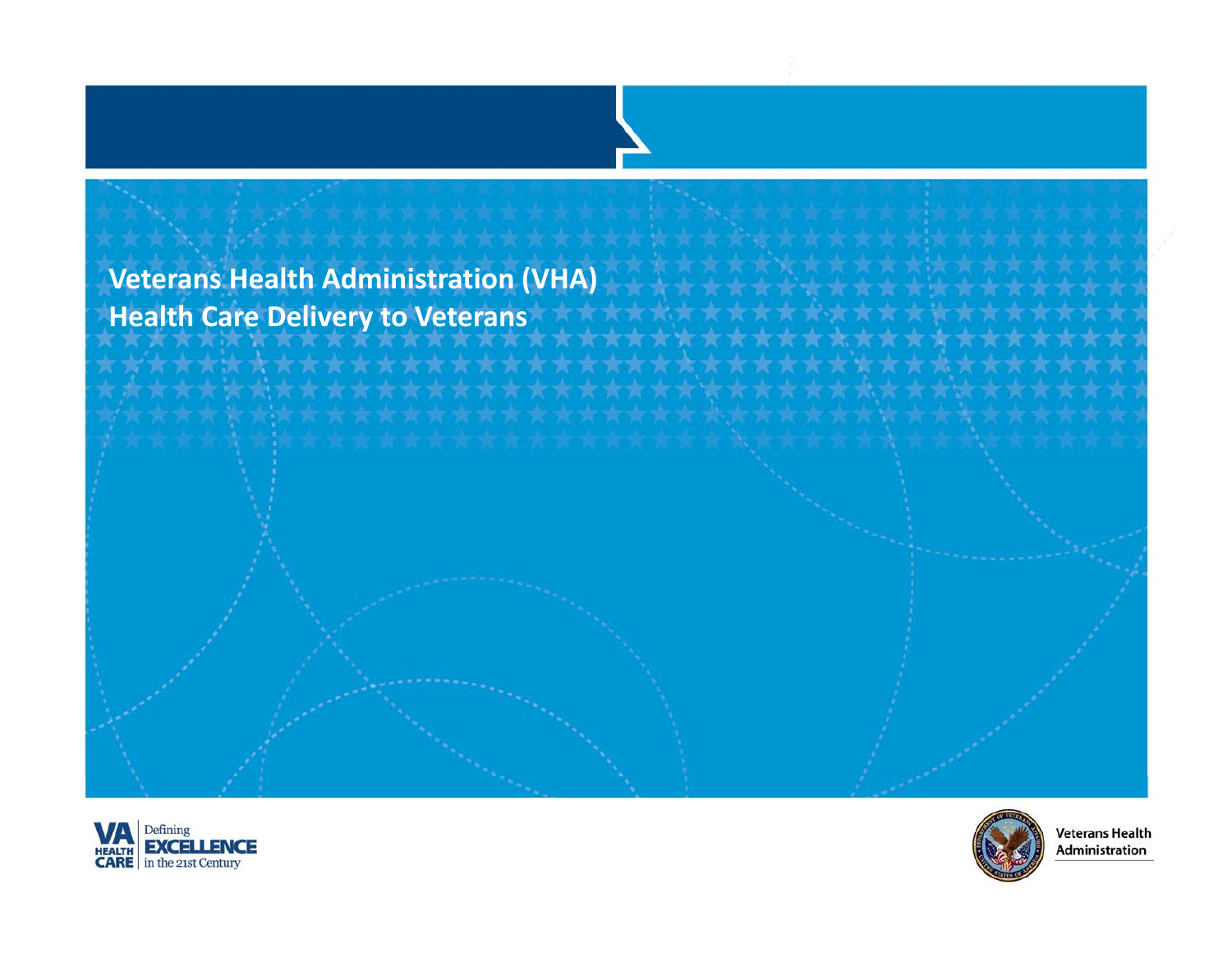### **Veterans Health Administration "Footprint"**



### 144 Hospitals

14 Health Care Centers

754 Community Based Outpatient Clinics

135 Community Living Centers

108 Residential Rehabilitation Programs

264 Other Outpatient Service Sites (single service clinics, dialysis centers, mobile medical units, etc.)

VETERANS HEALTH ADMINISTRATIONVETERANS HEALTH ADMINISTRATION (VHA) OFFICE OF RURAL HEALTH (ORH) ‐ 11



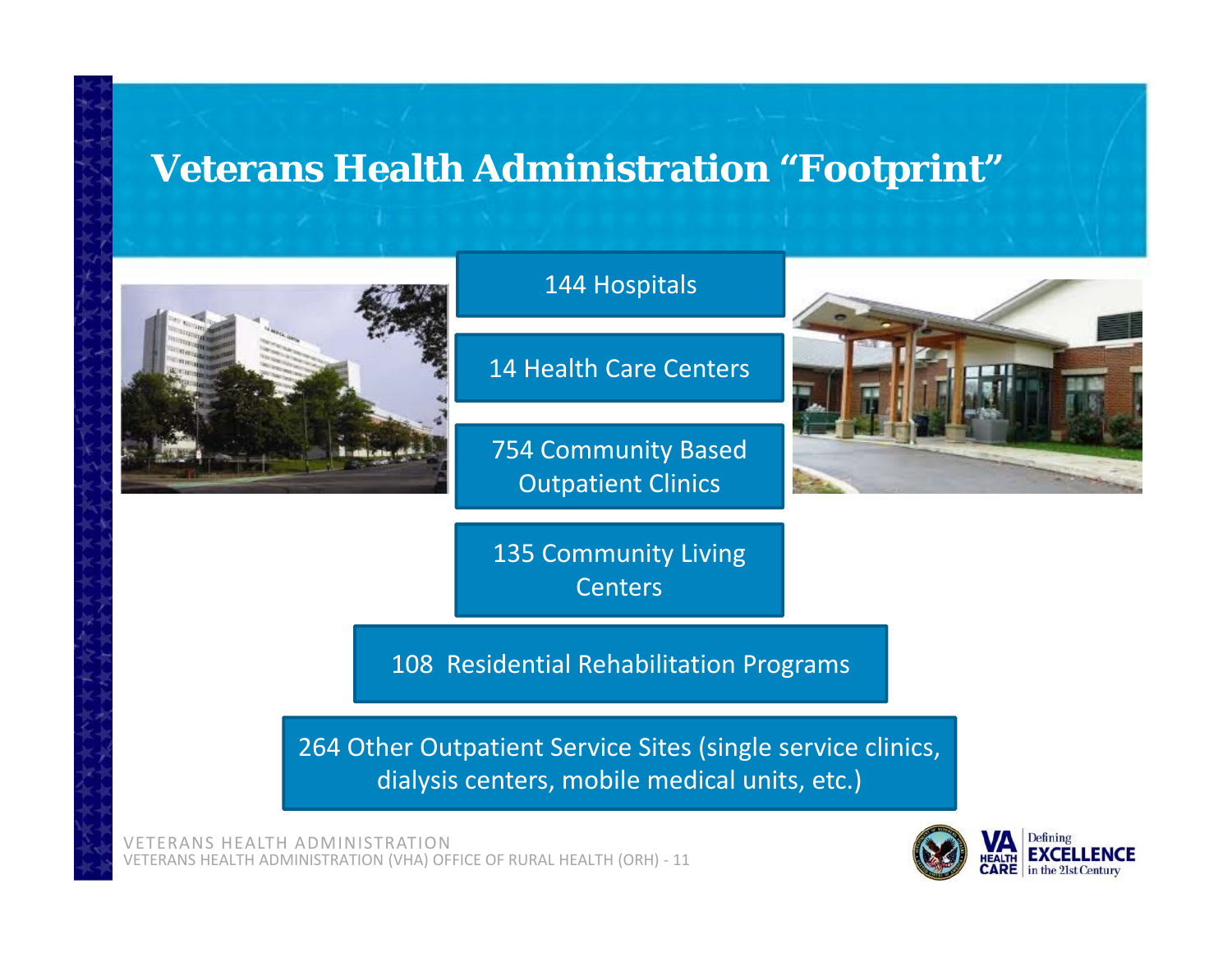Regional Delivery of Health Care to Eligible Veterans - 21 Veterans Integrated Service Networks (VISN)

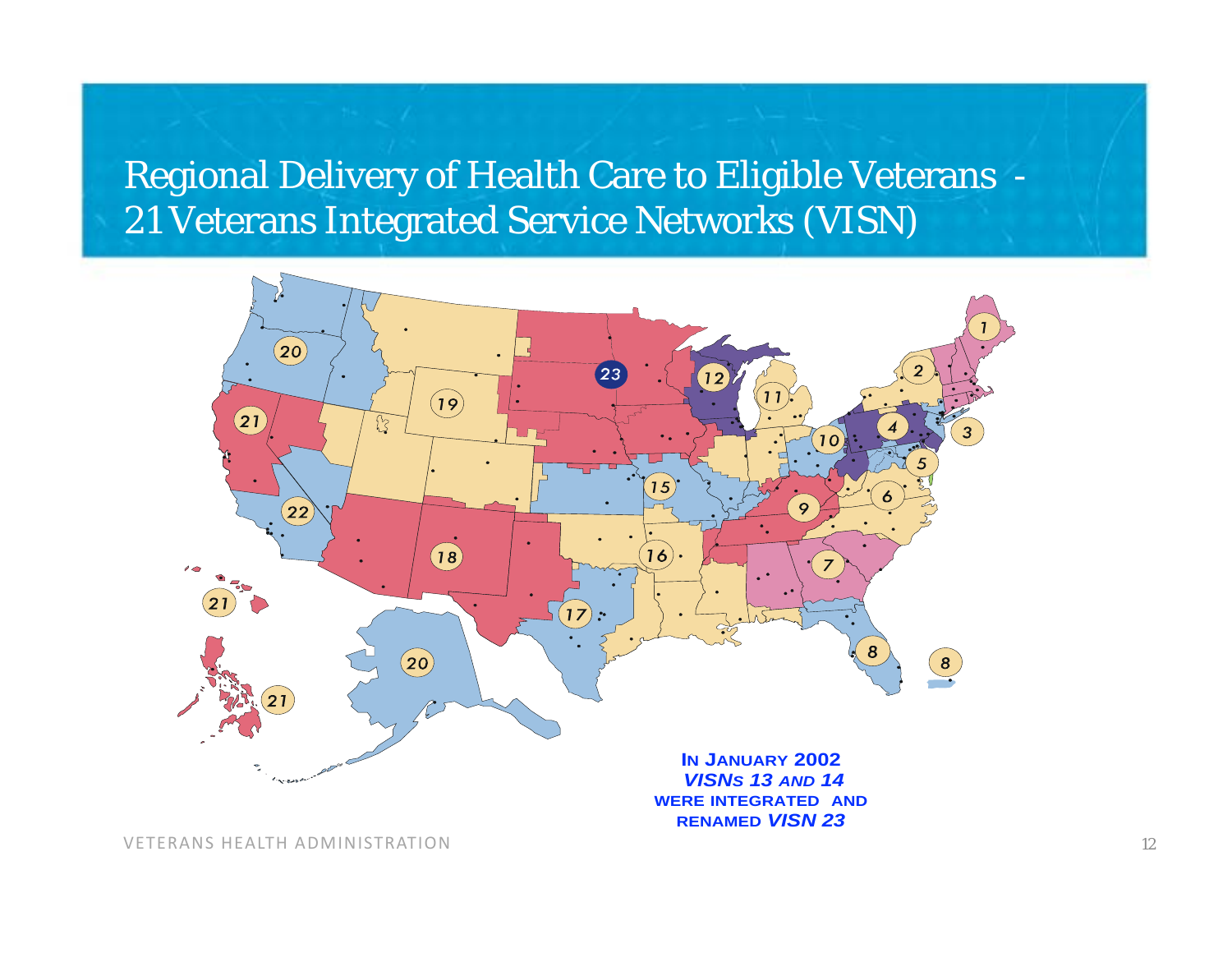## Eligibility for VHA Healthcare

- • Eligibility for VHA health care services depends on <sup>a</sup> number of qualifying factors, including:
	- The nature of <sup>a</sup> veteran's discharge from military service (e.g., honorable, other than honorable, dishonorable)
	- –Length of service
	- VA adjudicated disabilities (commonly referred to as "service‐connected disabilities")
	- Income level
	- Available VA resources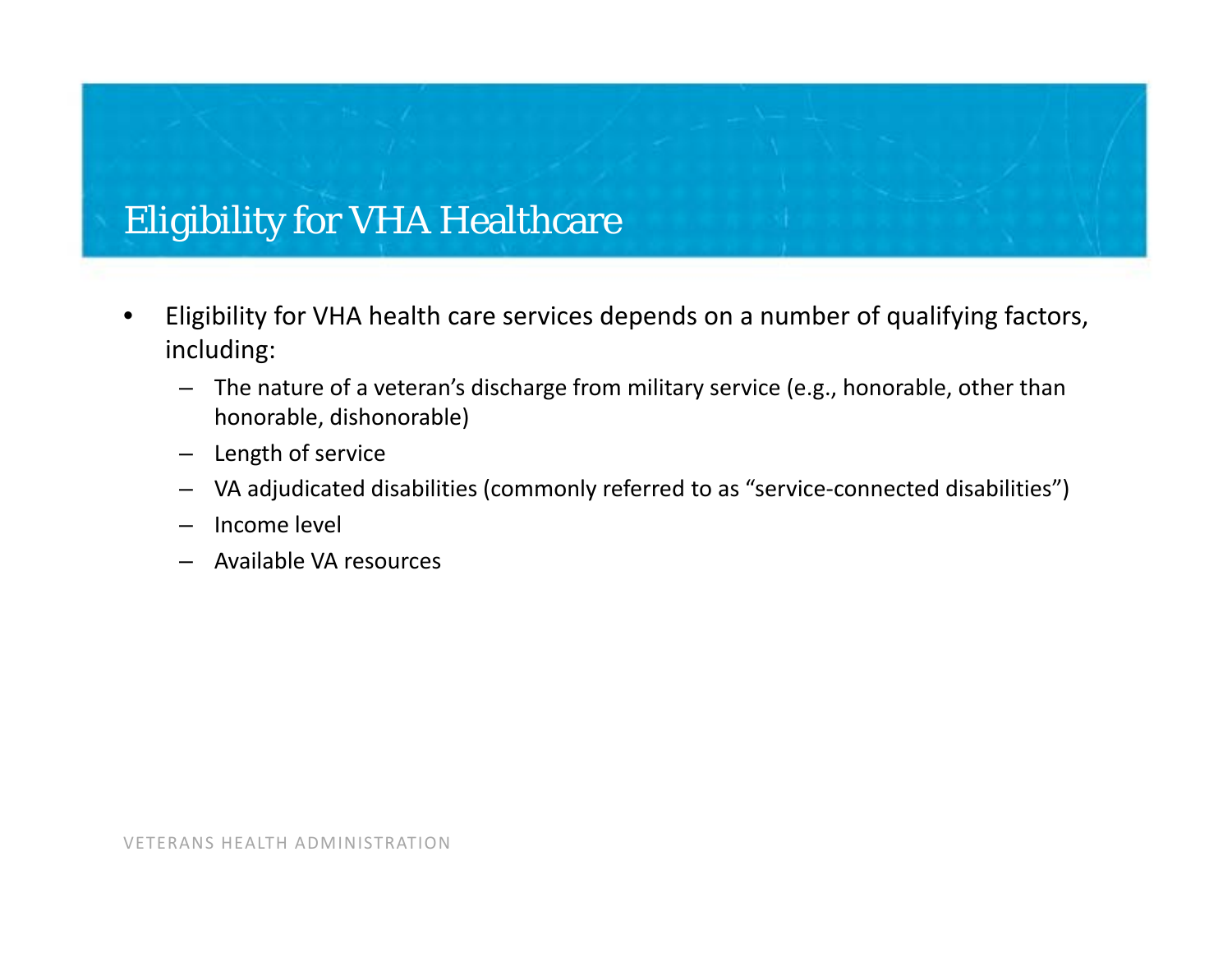### Who is eligible for VHA Healthcare?

**Veteran eligibility for VA healthcare is based on category group ("Priority Enrollment Group")**

•**Category Group 1**

Veterans with service‐connected disabilities rated 50% or more disabling

•**Category Group 2**

Veterans with service‐connected disabilities rated 30% or 40% disabling

•**Category Group 3**

> POWs, Purple Heart recipients, those rated 10% or 20% disabled, or those eligible under Title 38, U.S.C., Section 1151

•**Category Group 4**

Veterans who receive aid and attendance or housebound benefits or are catastrophically disabled

•**Category Group 5**

> Veterans whose income and net worth are below established VA thresholds of \$31K ‐ \$46K annually, (depending on family size), those on VA pension and/or are eligible for Medicaid benefits

•**Category Group 6**

> WW I, Mexican Border War Veterans, disorders associated with exposure to herbicides (Agent Orange) while serving in Vietnam, exposure to ionizing radiation in Hiroshima and Nagasaki, Gulf War illness.

•**Category Group 7**

Veterans who pay co‐payments with income and/or net worth above the VA threshold

•**Category Group 8**

> Veterans who agree to pay specified co‐payments with income and/or net worth above the VA threshold and HUD geographic index who were enrolled before January 2003. Income requirements may change from year to year.

VETERANS HEALTH ADMINISTRATION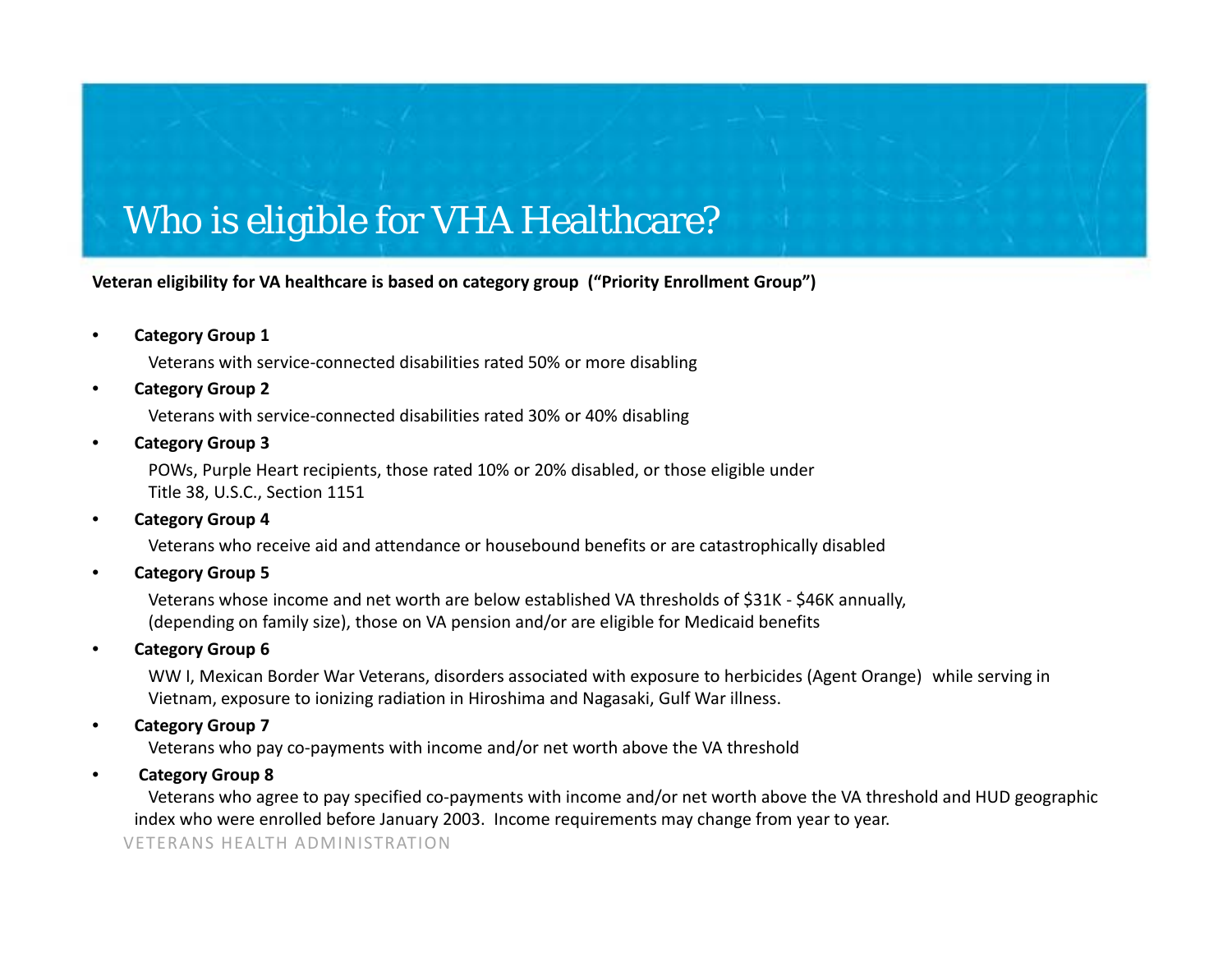### The rural Veteran (FY14)

**22M** Veterans in the United States and 8.7M (40%) enrolled in VA Health Care

**5.3M** live in rural areas (24%) and 3.2M (60%) are enrolled in the VA Health Care System (36%)

> **55%** of VA‐enrolled rural Veterans are 65+ years old

> > **6%** of enrolled rural Veterans are Women

**Nearly 13% increase** of enrolled rural women Veterans since FY12



**12%** of enrolled rural Veterans served in Iraq or Afghanistan and typically have multiple medical and combat‐related issues

**42%** of rural Veterans earn an annual income of less than \$26,000

**1.2%** of enrolled rural Veterans are American Indian/Alaska Native

**7% increase** in enrolled rural Veterans between FY06‐14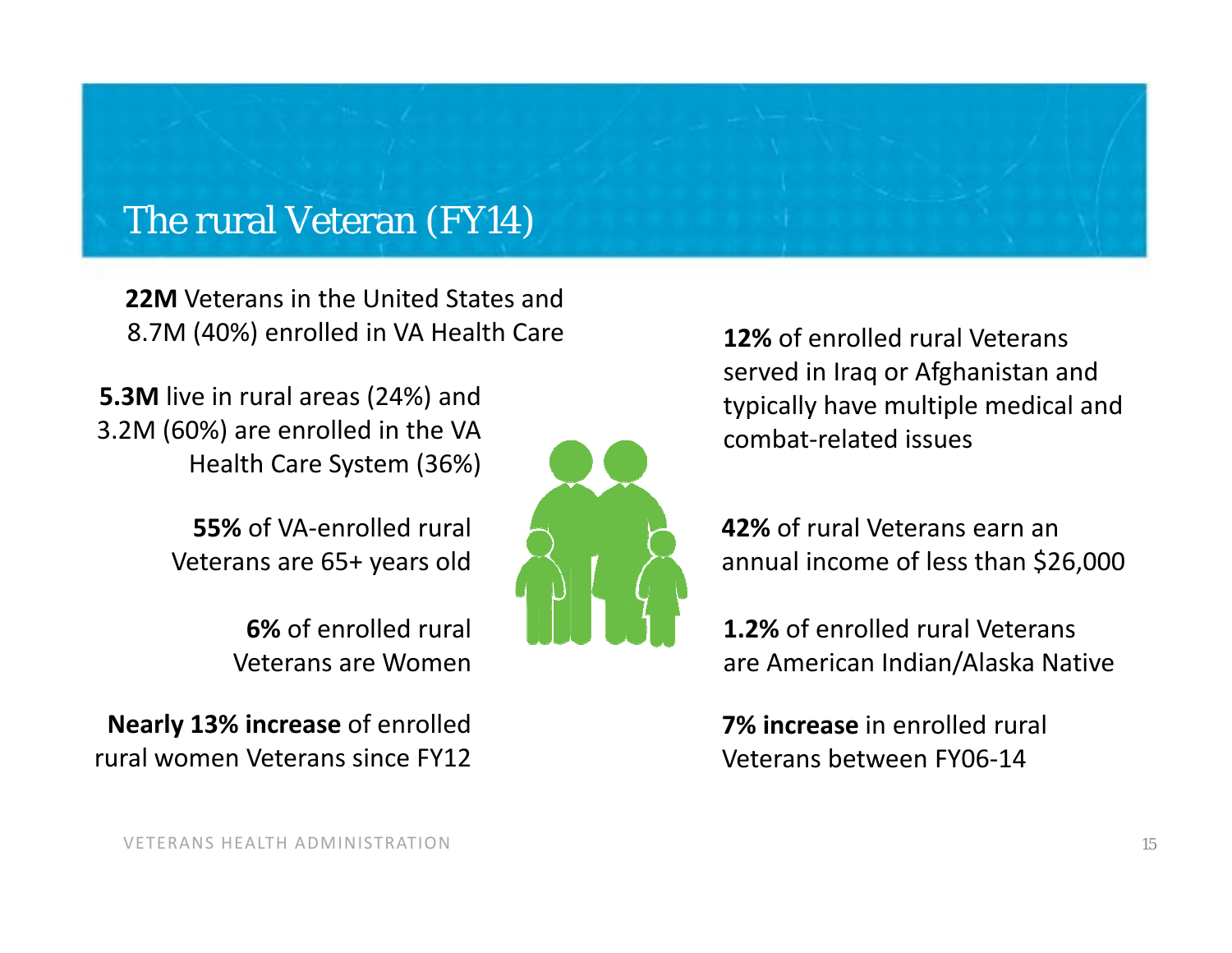### **Veterans Choice Program: Expanding Access to Healthcare in the Community**







**Veterans Health** Administration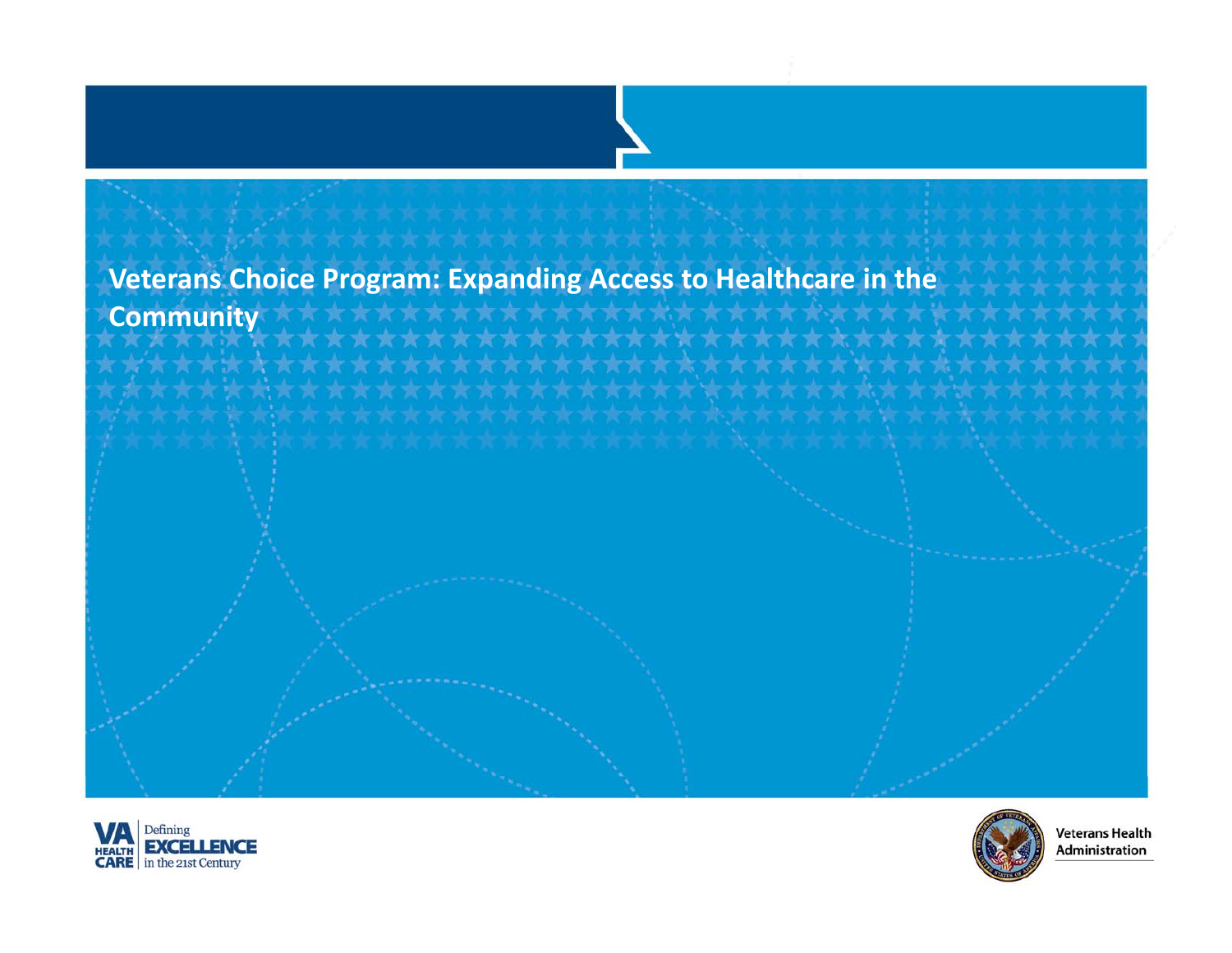## Veterans Choice Program

- • VA officially launched the Veterans Choice Program on November 5, 2014. This was in accordance with the timeframe established under Public Law 113‐146 signed by President Obama on August 7, 2014
- • The Choice Act allows VA to expand the availability of hospital care and medical services for eligible Veterans through agreements with eligible non‐VA, community entities and providers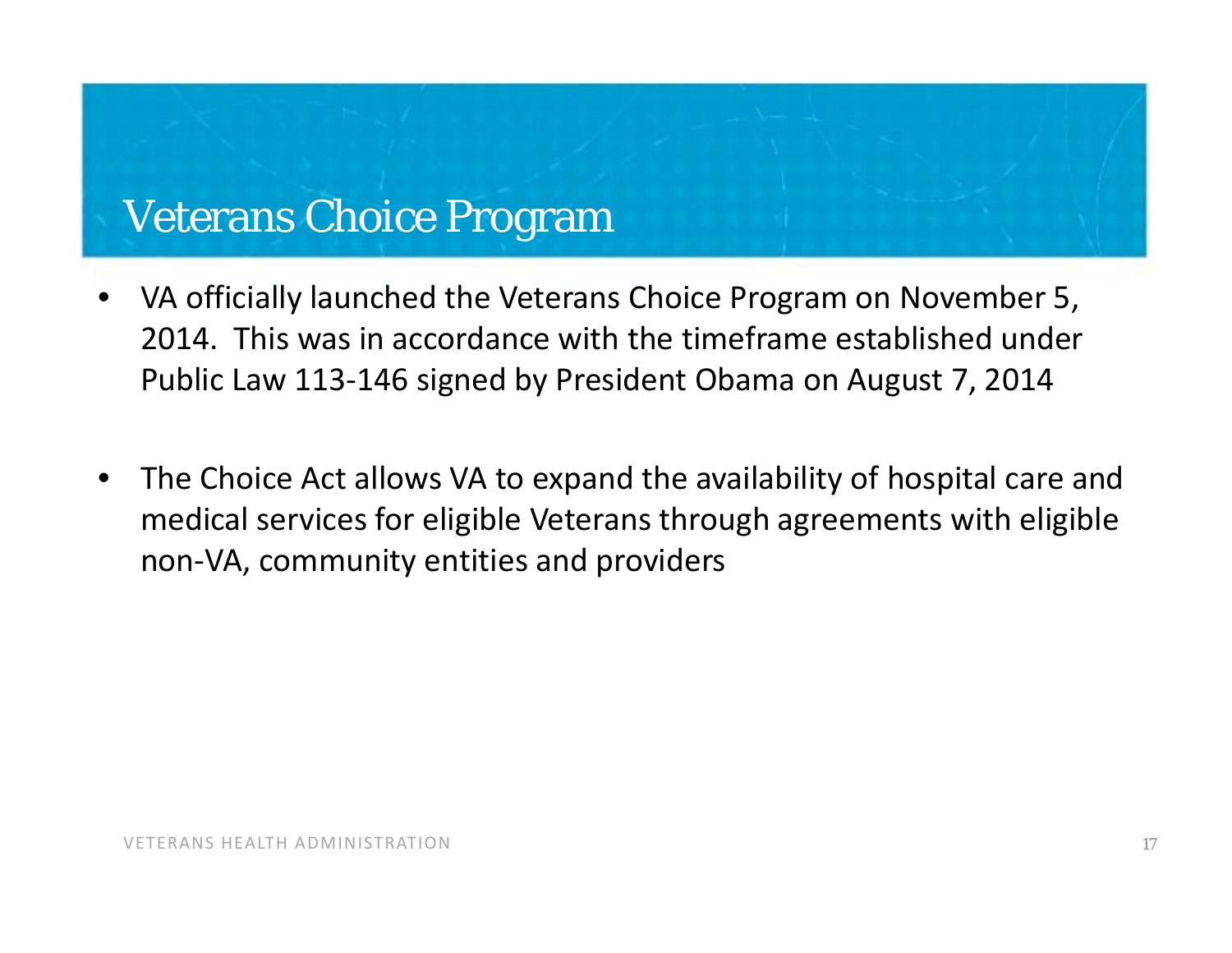## Veterans Choice Program Provisions

- VA to furnish hospital care and medical services to "*eligible*" Veterans through agreements with eligible entities or other laws administered by the Secretary. Agreements include contracts, provider agreements and intergovernmental agreements.
- \$10 billion for a "Veterans Choice Fund" to pay for non-VA care authorized under the Veterans Choice Program
- Authority sunsets in three years or when Veterans Choice Fund is exhausted
- •Pre‐existing programs and initiatives were unchanged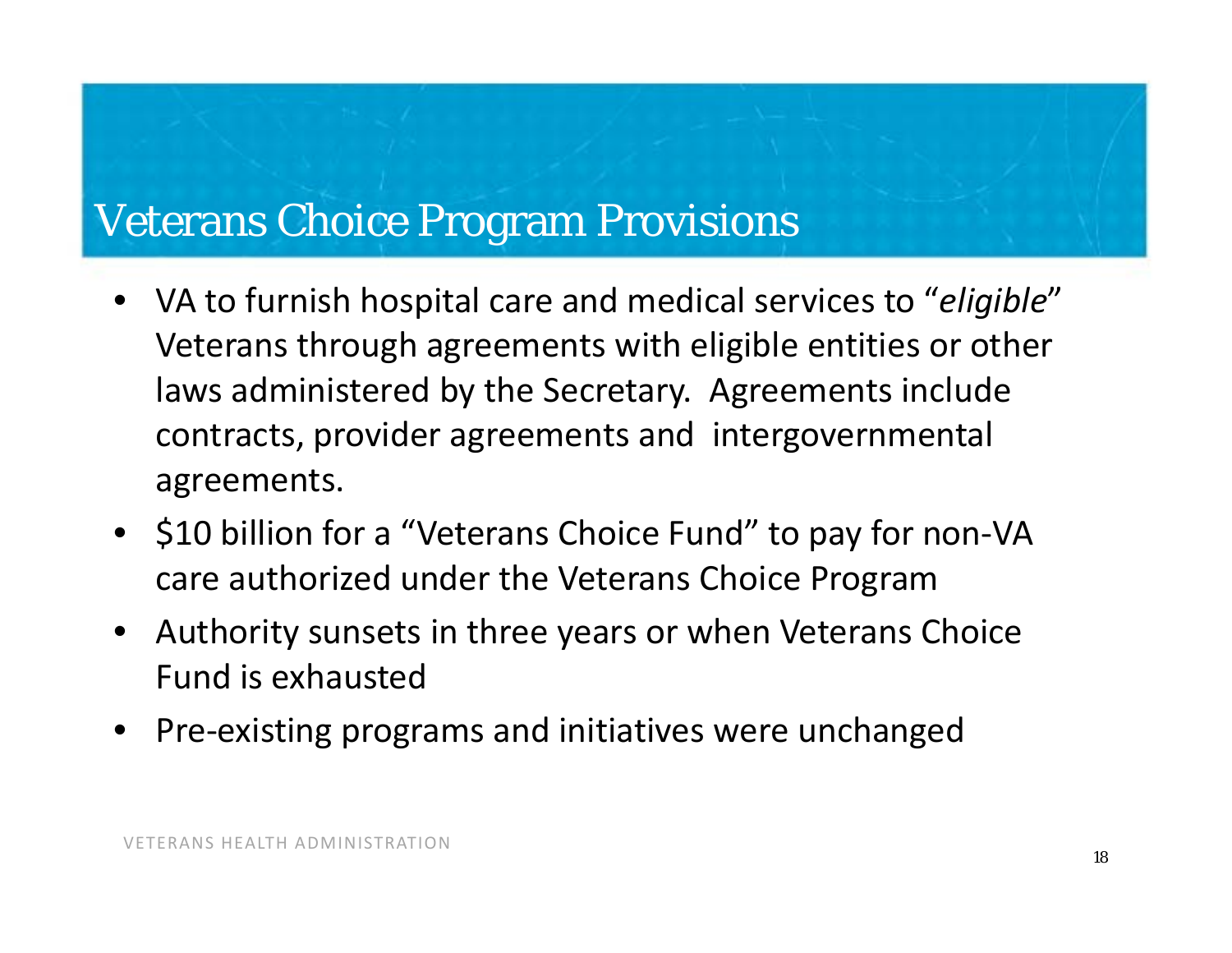### Veterans Choice Program: Eligibility

- •"*Eligible*" Veterans are
- 1) enrolled in the VA Healthcare System as of 8/1/14; or
- 2) "combat" Veterans within the 5 year enrollment window and:
	- are unable to secure an appointment within 30 days of the date that an appointment is deemed clinically appropriate by <sup>a</sup> VA health care provider, or the date a Veteran prefers to be seen; or
	- reside more than 40 driving miles from the VA medical facility closest to the Veteran's residence; or
	- reside in <sup>a</sup> state without <sup>a</sup> VA medical facility that provides hospital care, emergency medical services, surgical care and live more than 20 miles from such <sup>a</sup> facility (Hawaii, Alaska, New Hampshire); or
	- reside in <sup>a</sup> location, other than the Philippines, that is 40 miles or less from <sup>a</sup> VA medical facility but is required to travel by air, boat, ferry or if the Veteran faces an unusual or excessive burden on travel due to geographical challenges.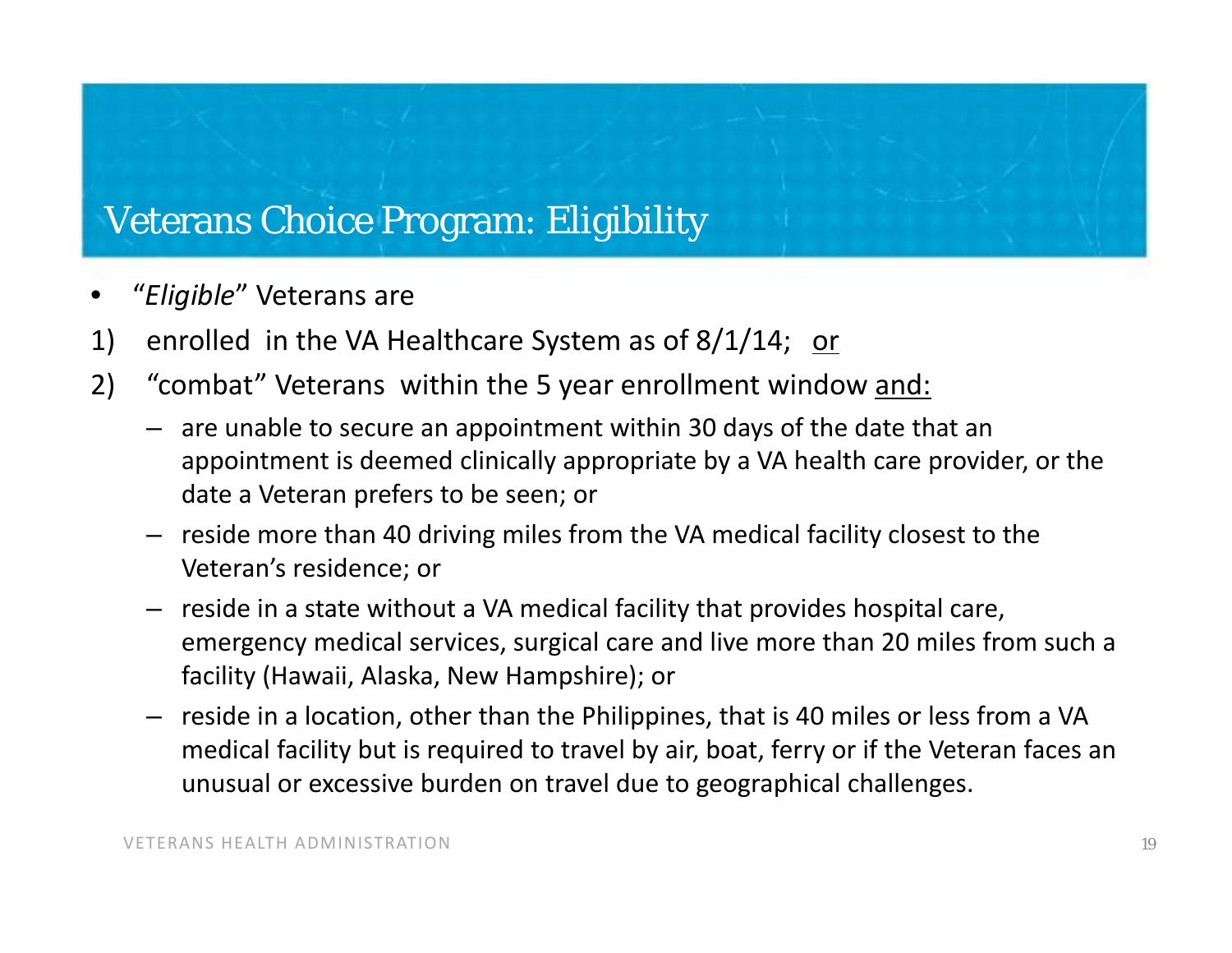## Veterans Choice Program Card

- • VA signed contracts with Health Net and TriWest to serve as Third Party Administrators (TPAs) and help VA administer the Veterans Choice program
- • TPAs are managing the Choice Program card distribution, call center, provider management, appointment management, reporting and billing

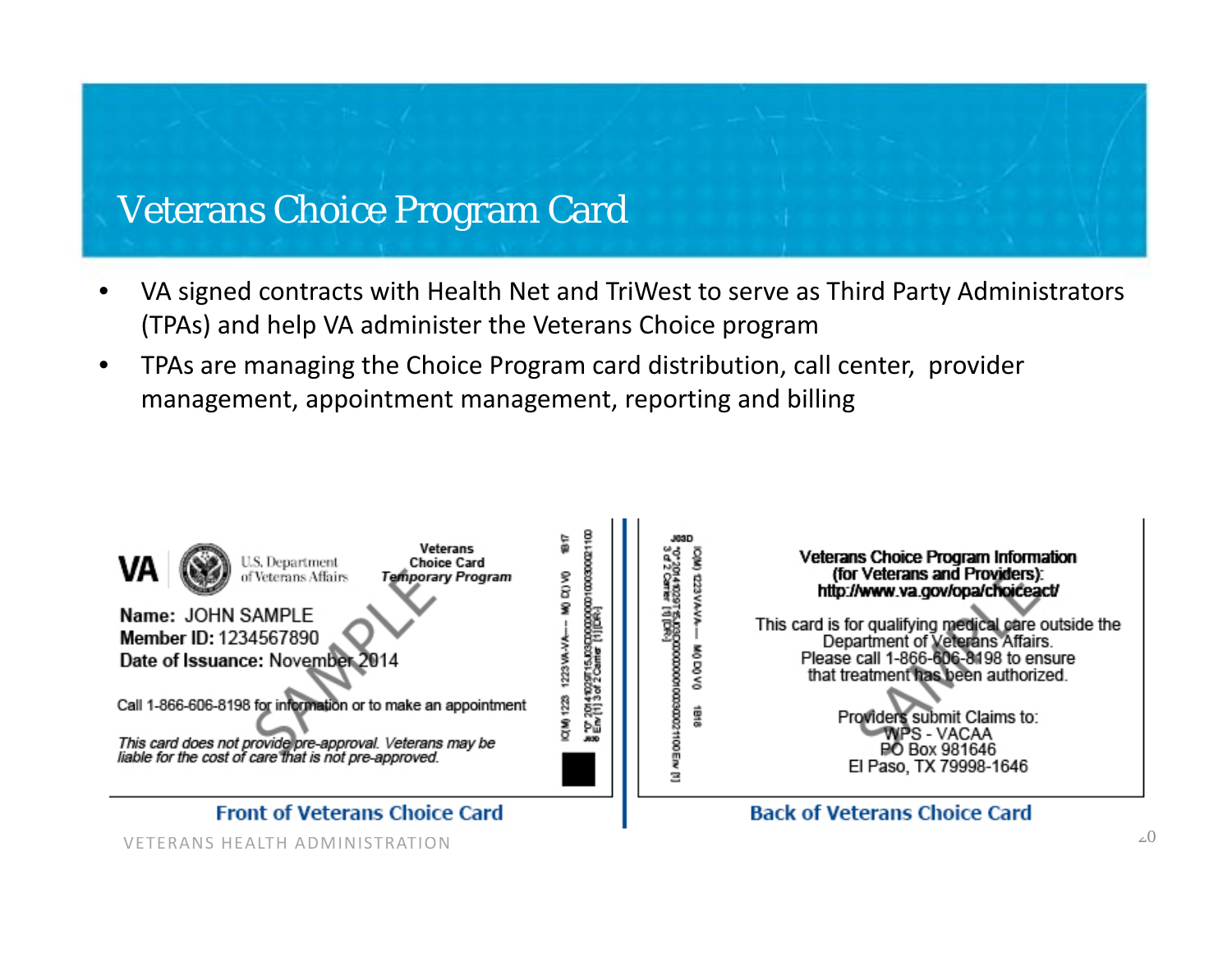### Additional Resources and Information:

•Eligibility for Health Care Benefits

http://www.va.gov/healthbenefits/apply/veterans.asp

•VA Medical Center Locator

http://www.va.gov/directory/guide/division.asp?dnum=1&isFlash=0

- •• Veterans Choice Act web site http://www.va.gov/opa/choiceact/
- •• How to become a local Veterans Choice healthcare provider

http://www.va.gov/opa/choiceact/documents/FactSheets/Fact-Sheet-For-VACAA‐Providers.pdf or phone # for Veterans and Providers <sup>1</sup>‐866‐606‐<sup>8198</sup>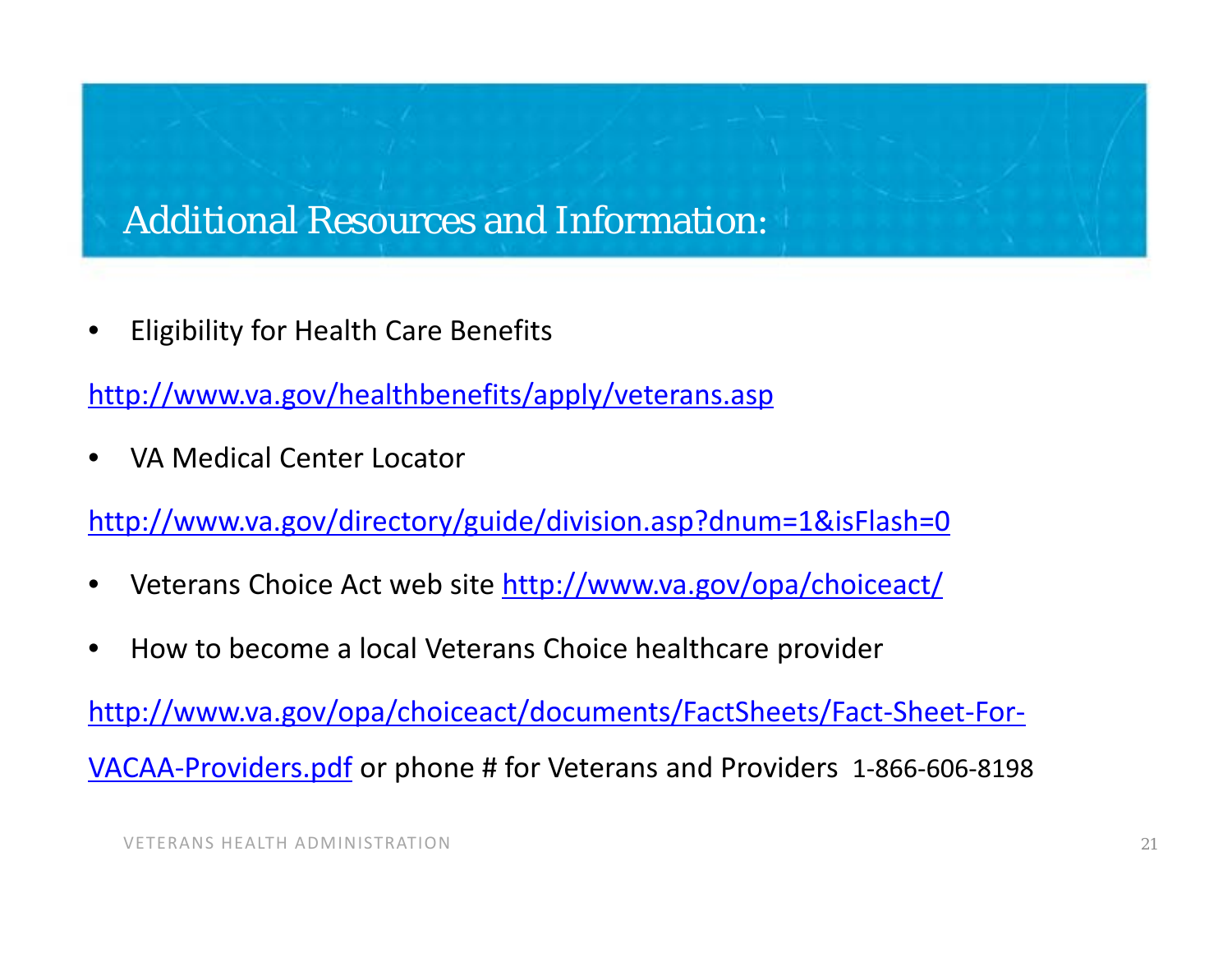### **Access to Homeless Services for Rural Veterans**





**Veterans Health** Administration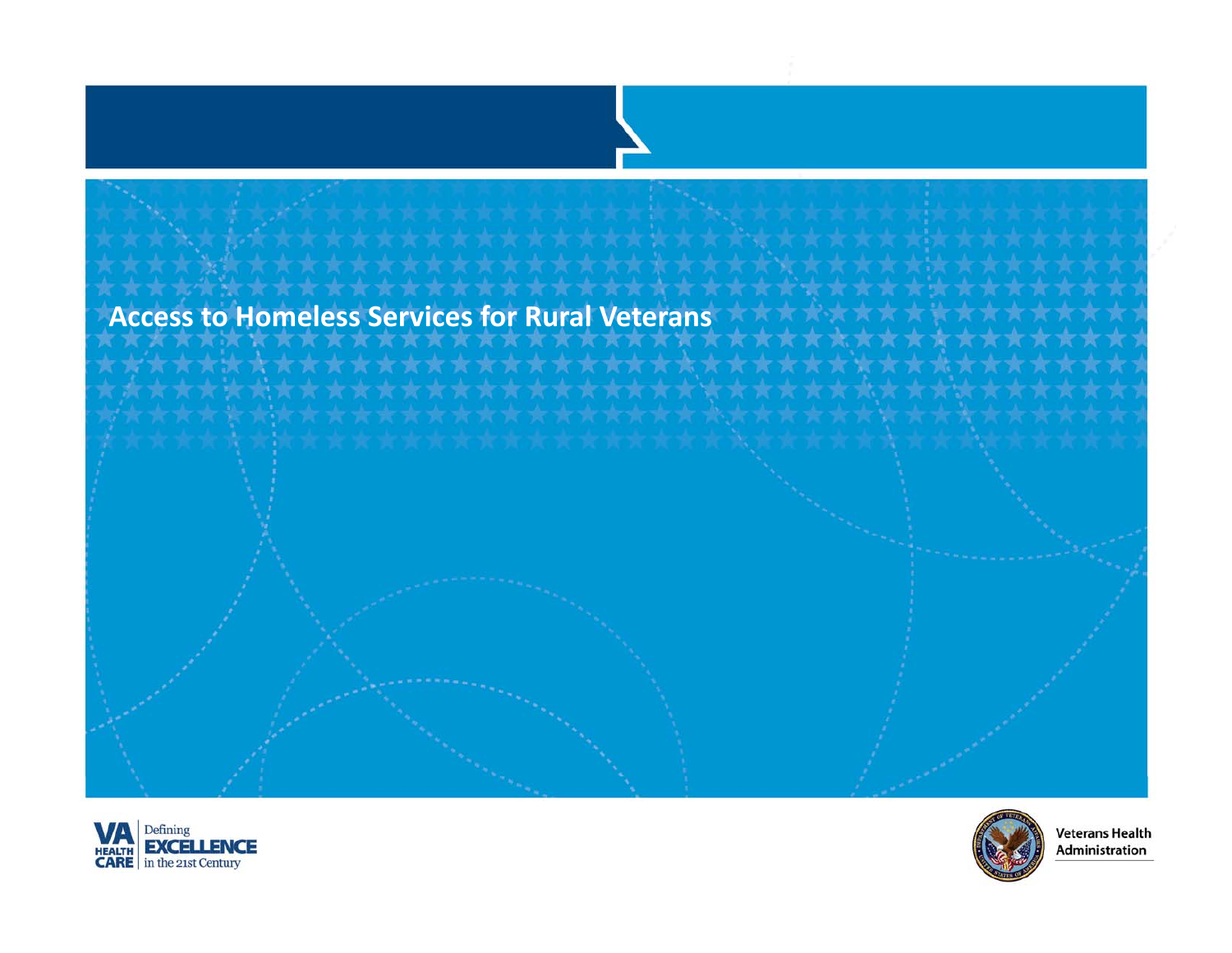## Overview –Homelessness and Veterans

- • Estimates from the HUD *2014 Annual Homeless Assessment Report* (AHAR) indicate approximately 578,424 people experience homelessness on any given night.
- • The 2014 Point in Time Count, estimates there were 49,933 homeless Veterans on <sup>a</sup> single night in January 2014.
- $\bullet$  $\bullet$  Indication that there has been a 33 percent reduction in Veterans homelessness since 2010.
- • Programs have provided services to over 260,000 homeless or at‐risk Veterans through special homeless programs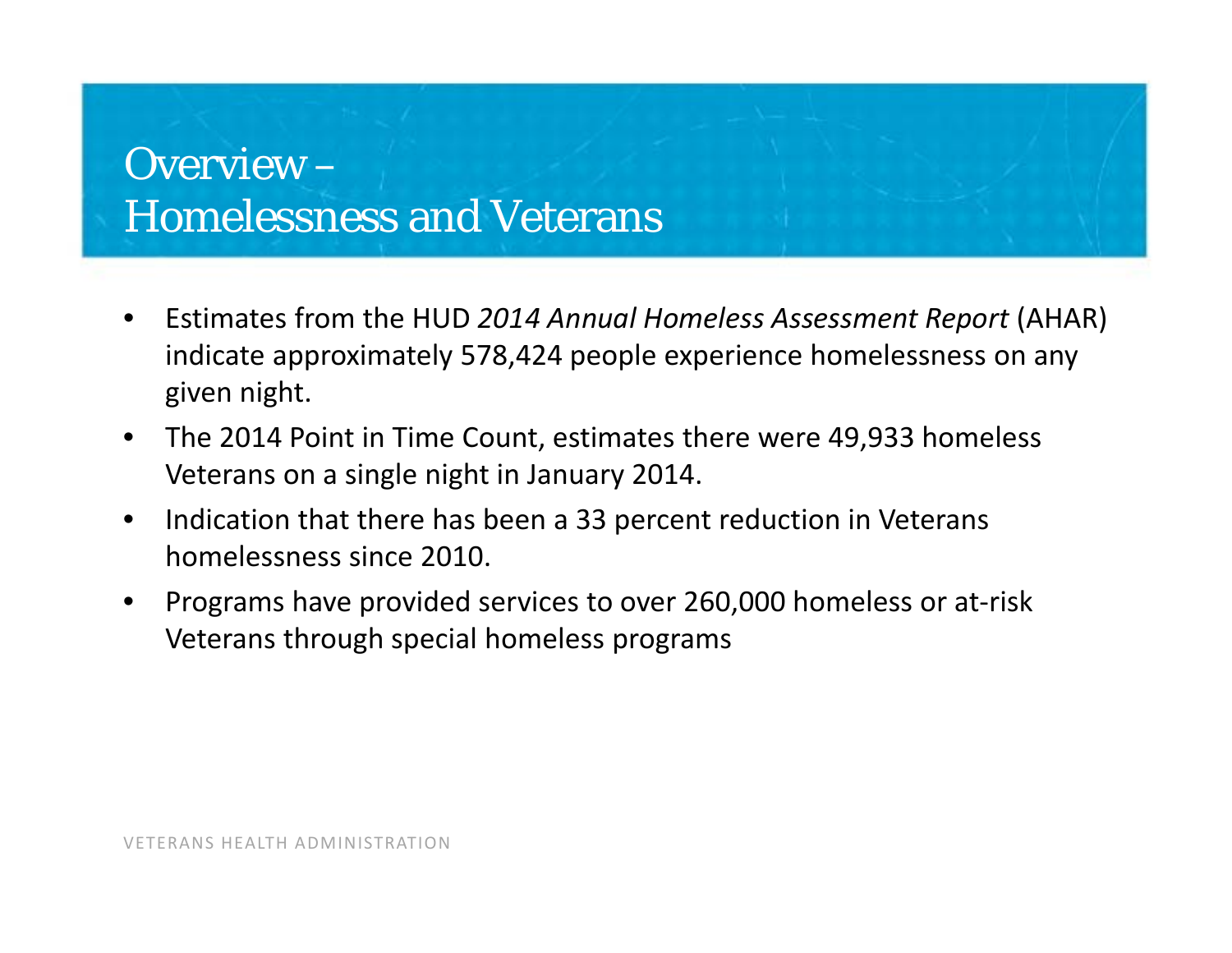- • Secretary's Plan to *End Homelessness among Veterans*
	- In 2009, the Secretary announced the Five Year Plan to End Homelessness among Veterans.
	- This goal became part of the Federal Plan, put forth by the US Interagency Council on the Homeless.
	- Intent:
		- Enhance resource coordination, improve collaboration, create new programs, and develop research and policy recommendations to end Veteran homelessness.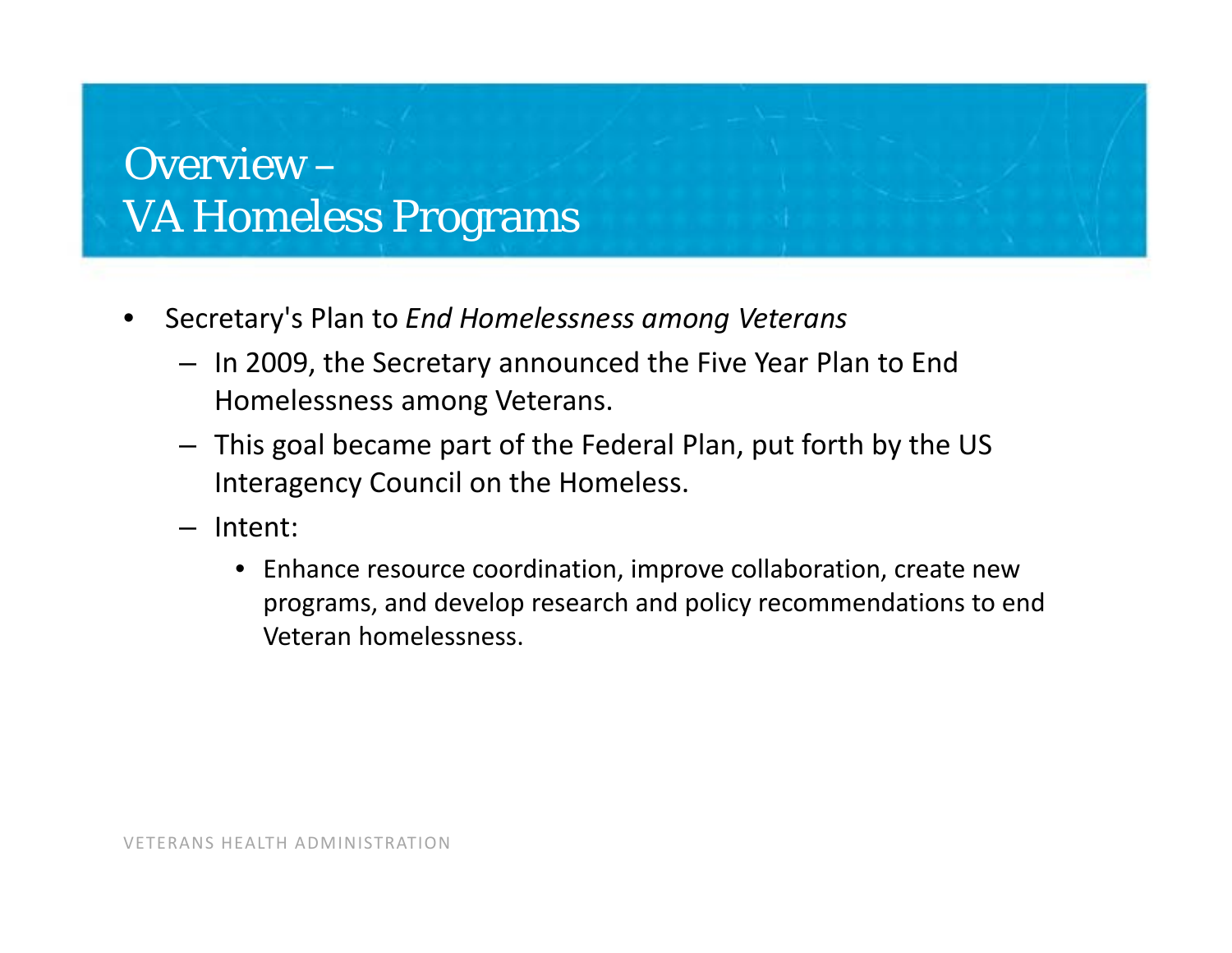- •● Permanent - HUD VASH
- •● Prevention and rapid re-housing - SSVF
- •Bridge, transitional, and outreach ‐ HCHV / DCHV / GPD
- •● Immediate intervention and referral - Call Center
- •Outreach and services, justice involved ‐ HCRV ‐ VJO
- •Community engagement and enhanced access ‐ Stand Downs
- • Addressing Identified gaps and innovative services ‐ New Models
	- HPACTs
	- Safe Haven
	- CRRCs
	- Other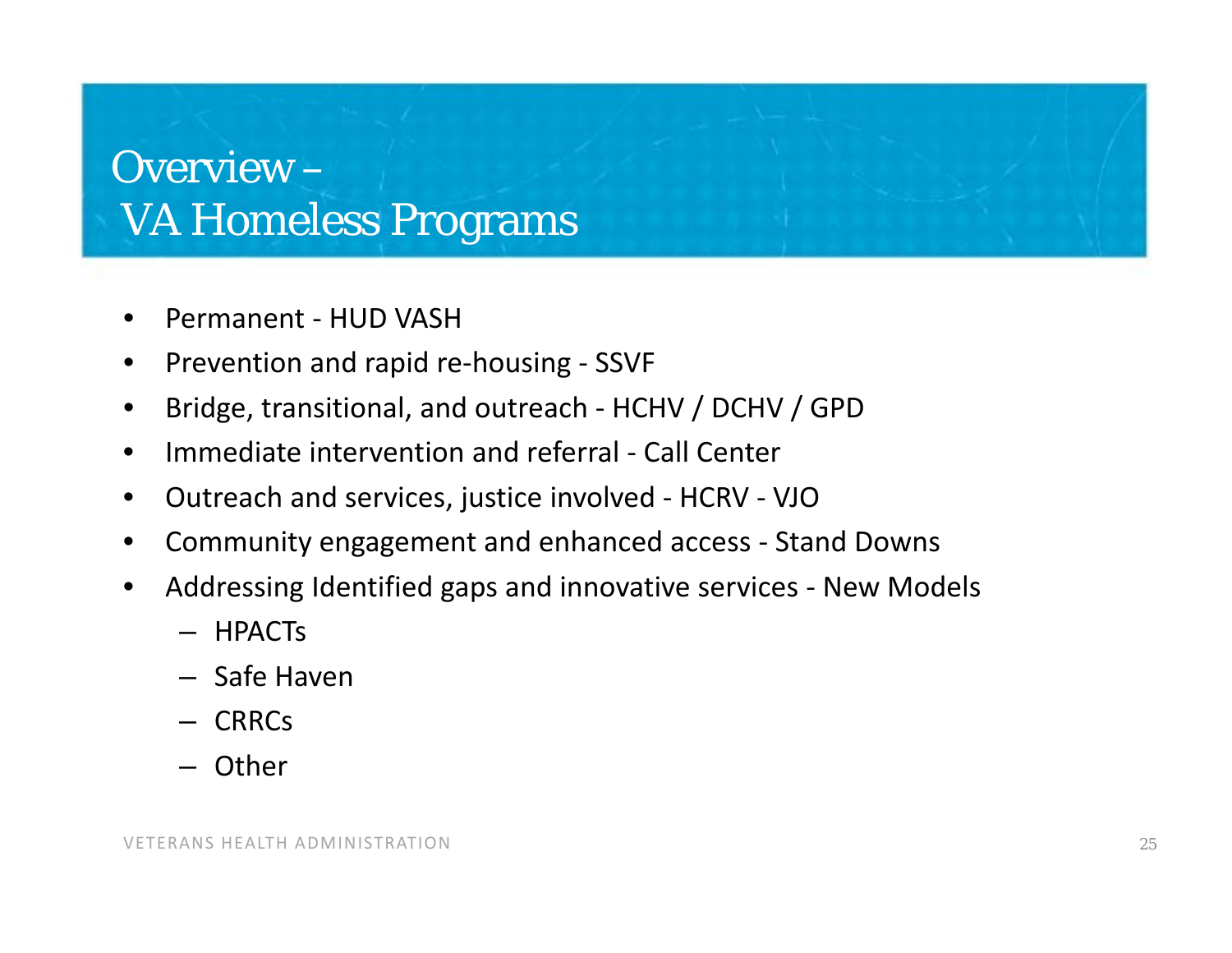#### •**Housing and Urban Development‐Veterans Affairs Supportive Housing (HUD‐VASH)**

- HUD‐VASH is <sup>a</sup> collaborative program between HUD and VA.
- Eligible homeless Veterans receive VA provided case management and supportive services to support stability and recovery from physical and mental health, substance abuse, and functional concerns contributing to or resulting from homelessness.
- Through the end of FY 2014, over 68,731 HUD‐VASH Vouchers were used by Veterans and their families.
- • **Supportive Services for Veteran Families (SSVF)**
	- SSVF provides supportive services to very low‐income Veterans families in or transitioning to permanent housing.
	- Funds are granted to private non‐profit organizations and other community partnerships to provide supportive services and to promote housing stability.
	- In FY 2014, SSVF served over 125,000 participants.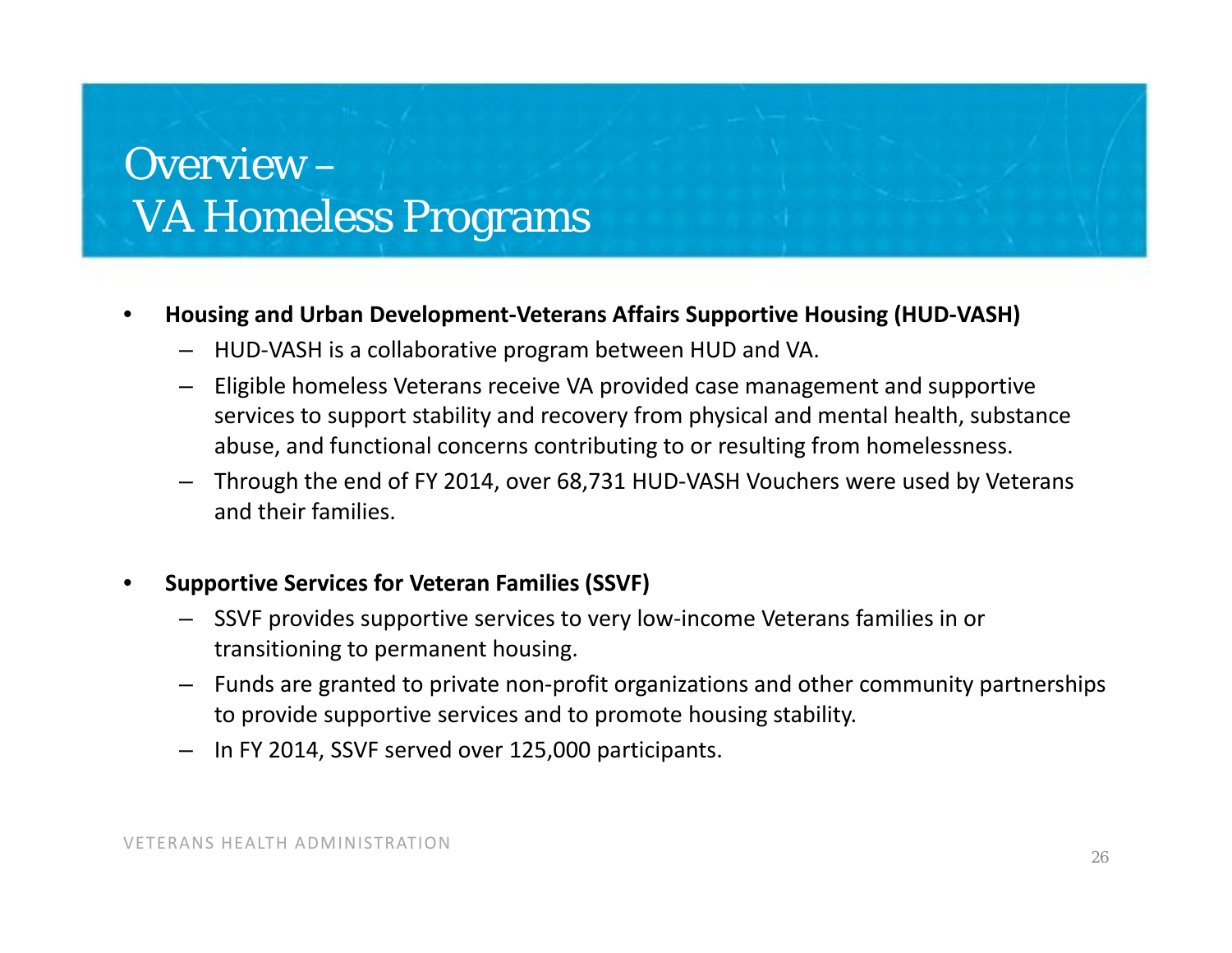#### •**Health Care for Homeless Veterans (HCHV)**

- HCHV programs reduce homelessness among Veterans by conducting outreach to those who are the most vulnerable and are not currently receiving services.
- – *The Contract Residential Treatment Program* ensures that Veterans with *serious mental health* diagnosis can be placed in community‐based residential treatment programs which provide quality housing and services.
- In FY 2014, the HCHV program provided over 4,061 operational beds in support of homeless Veterans.
- • **Domiciliary Care for Homeless Veterans (DCHV)**
	- DCHV programs provide time‐limited residential treatment to homeless Veterans with health care and social‐vocational deficits.
	- DCHV programs provide homeless Veterans access to medical, psychiatric, and substance use disorder treatment in addition to social and vocational rehabilitation programs.
	- At the end of FY 2014, the DCHV program had provided 2,448 operational beds in support of homeless Veterans.

VETERANS HEALTH ADMINISTRATION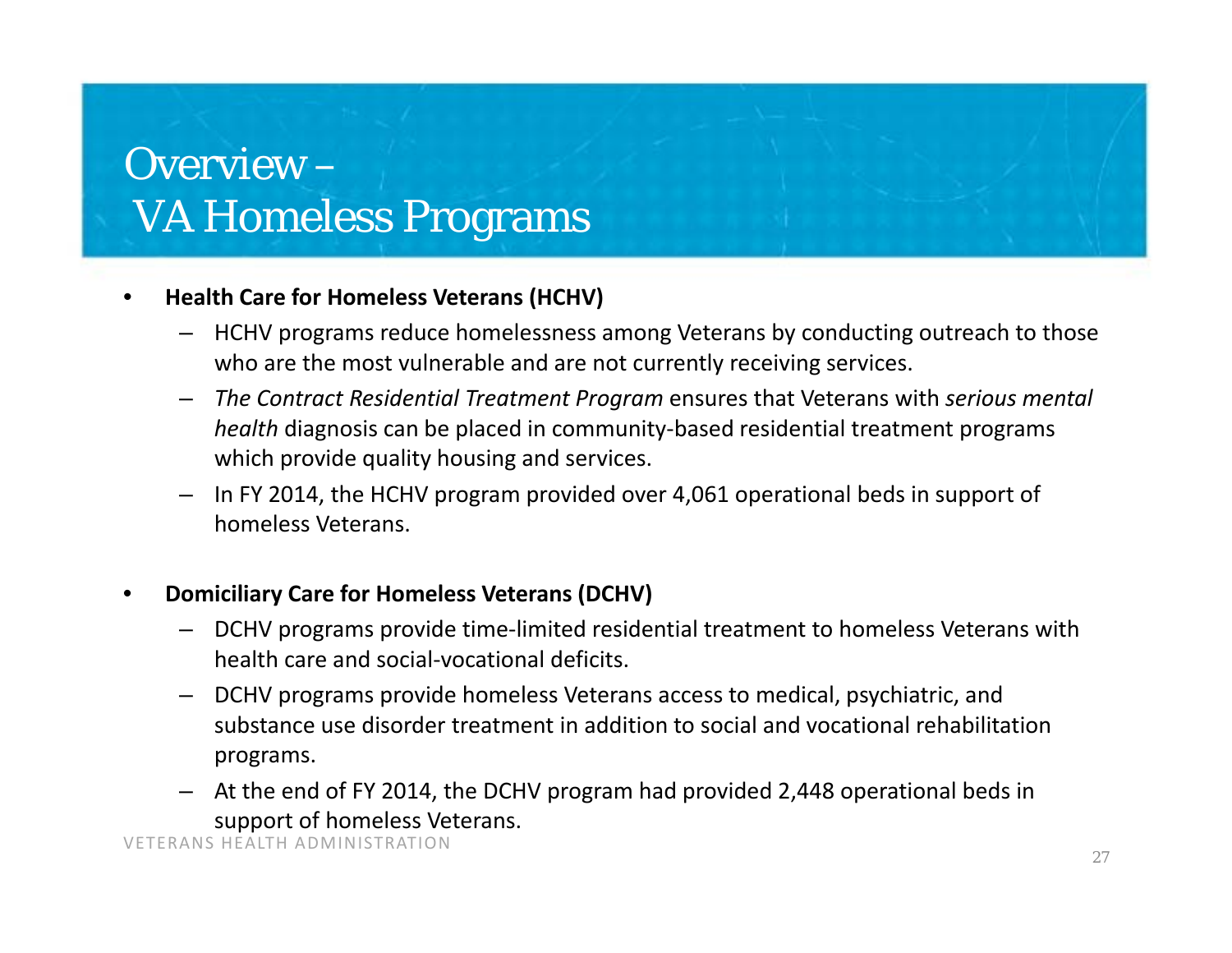#### •**VA's Homeless Providers Grant and Per Diem (GPD) Program**

- The GPD program allows VA to award grants to community‐based agencies to create transitional housing programs and offer per diem payments.
- The GPD program offers communities <sup>a</sup> way to help homeless Veterans with housing and services while assisting VA medical centers by augmenting or supplementing care.
- Over 15,000 beds exist in the GPD Program nationally.
- • **National Call Center for Homeless Veterans (NCHAV)**
	- NCHAV provides toll‐free number to assist homeless or at risk Veterans and families.
	- Direct access to trained counselors, 24 hour assistance.
	- Screening and assessment.
	- Immediate referral to local homeless program coordinators to assist with VA or community resources.
	- In FY 2014, the Call Center received over 112,000 calls.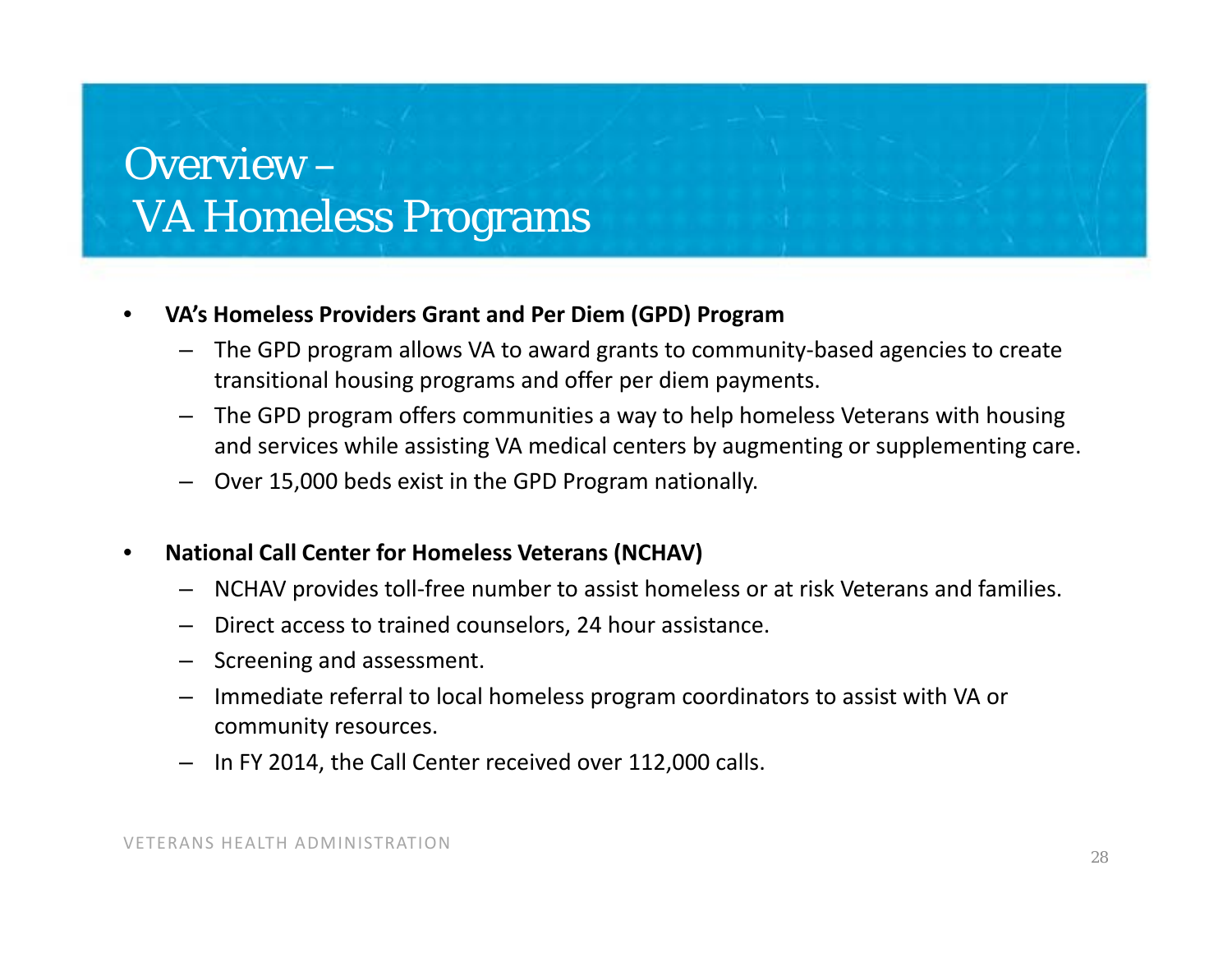#### •**Health Care for Reentry Veterans Services (HCRV)**

- $-$  HCRV program is designed to address the community reentry needs of incarcerated Veterans.
- Reentry staff work directly in state and federal prisons.
- Goal is to prevent homelessness, reduce impact of medical, psychiatric and substance abuse problems upon community adjustment.
- In FY 2014, HCRV staff provided services to over 16,000 Veterans.

#### •**Veterans Justice Outreach (VJO)**

- Ensure justice‐involved Veterans have timely access to VA mental health, substance abuse, and homeless services, and other VA benefits.
- Goal to avoid the unnecessary criminalization of mental illness and extended incarceration among Veterans.
- In FY 2014, VJO staff provided services to over 41,000 justice involved veterans.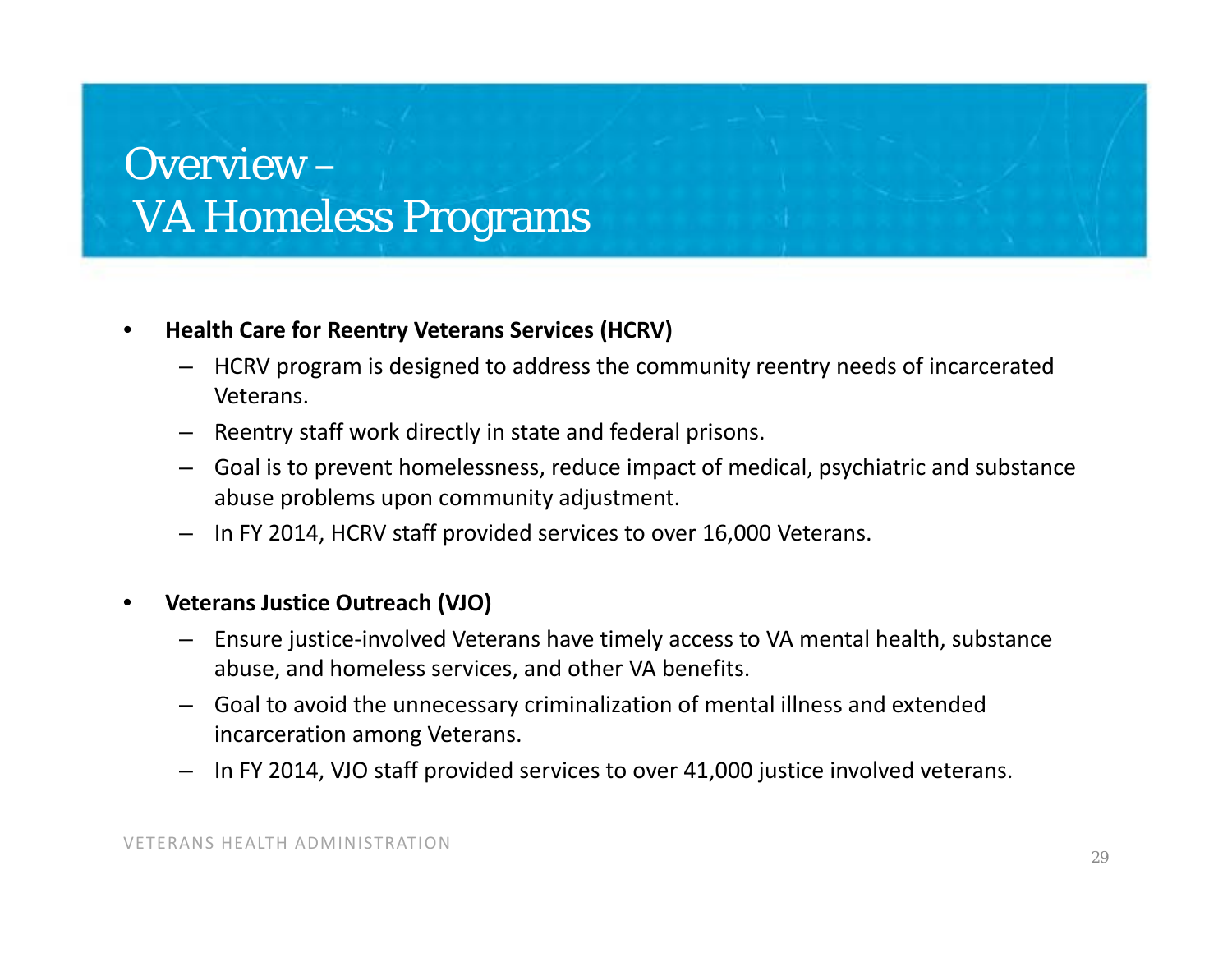#### •**Stand Downs**

- Multi partner provider, community‐based, 1 to 3 day events.
- Range of services may include: food, shelter, clothing, health screenings, dental services, legal services, VA and Social Security benefits counseling. Medical, mental health and substance abuse treatment, as well as information on housing and employment resources.
- Over 300 events conducted in 2014.
- Estimated that 80,000 Veterans will have participated in <sup>a</sup> Stand Down in 2014.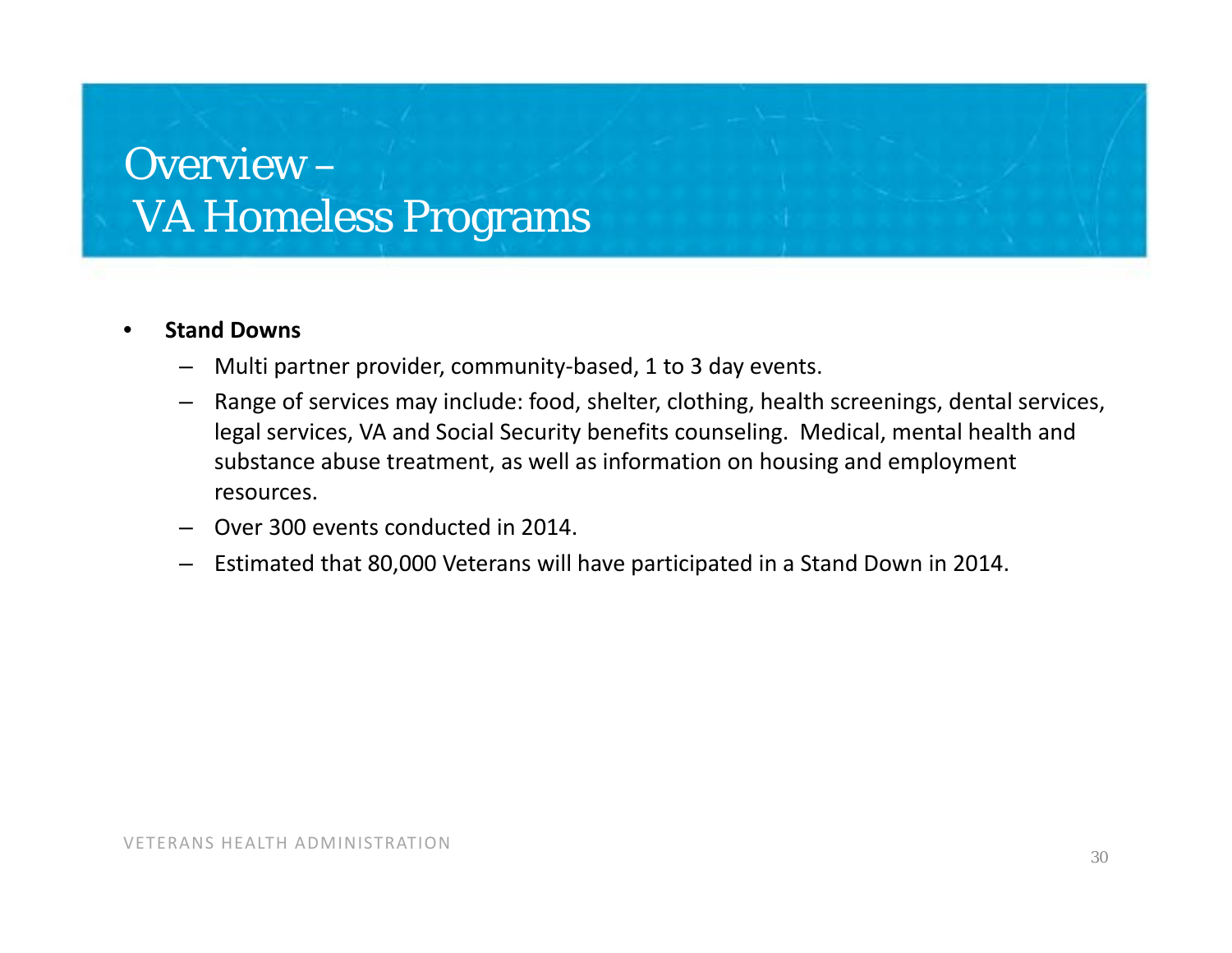## Overview –VA Homeless Programs – New Models

#### •**Homeless Patient Aligned Care Team (HPACT)**

- The H‐PACT care teams provide homeless Veterans with medical care, case management, housing, and social services assistance to help them obtain and stay in permanent housing; reducing emergency department use and hospitalizations and improving chronic disease management.
- Since the project launched in January 2012, through the end of FY 2014:
	- H‐PACT had 44 sites actively enrolling Veterans, with
	- 13,957 Veterans actively enrolled (on <sup>a</sup> panel).
- •**•** Safe Havens
	- Targets chronically homeless with mental illness and substance use problems.
	- Targets Veterans who have failed in traditional programs.
	- Does not require sobriety or compliance with MH TX as <sup>a</sup> condition of admission / continued stay. Environment of care is as non‐intrusive as possible.
	- In FY 2014, the Safe Havens served 972 Veterans in 22 programs.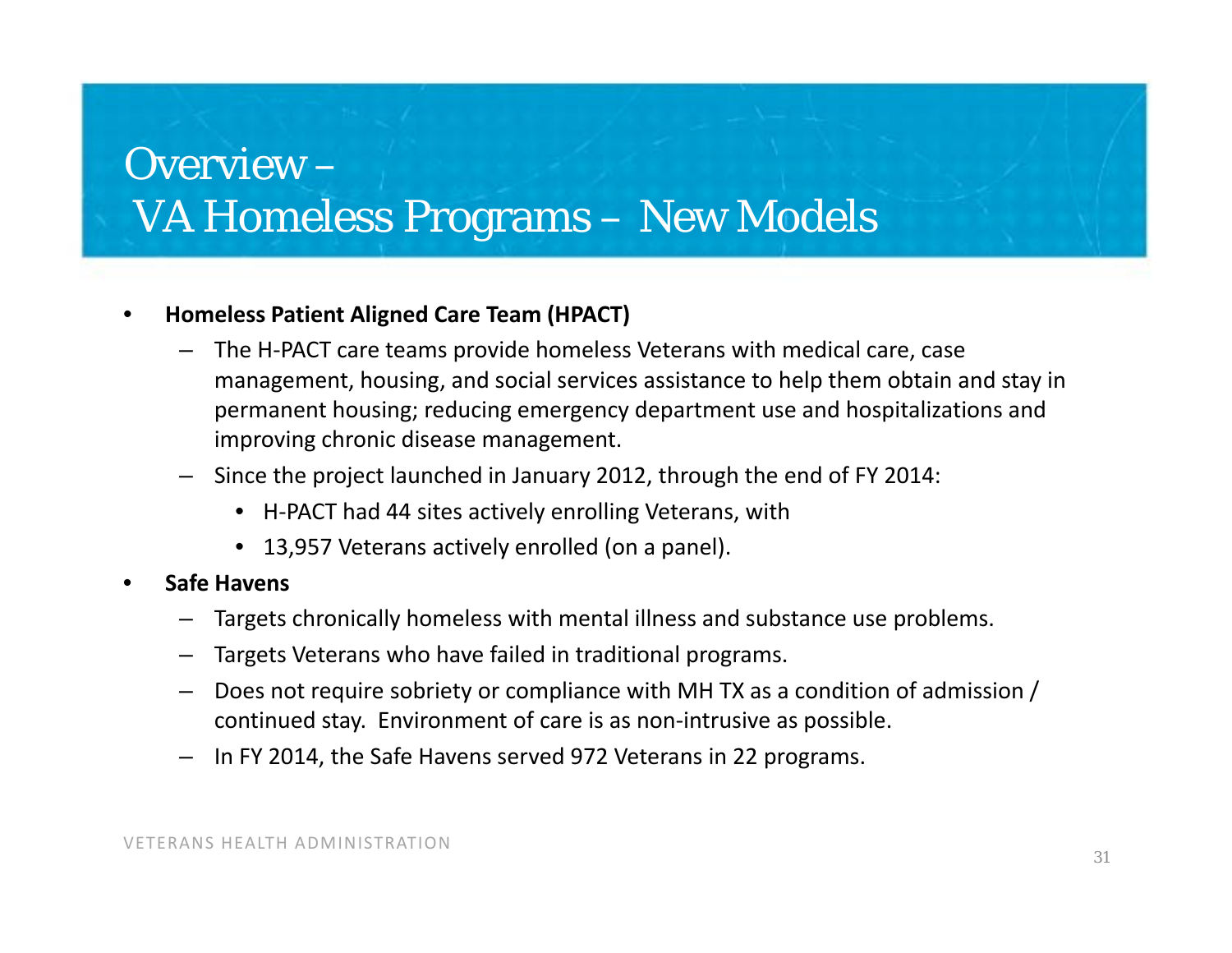## Overview –VA Homeless Programs – New Models

#### •**Community Resource and Referral Centers (CRRC)**

- Strategically selected locations to test <sup>a</sup> "one‐stop shopping" model program.
- Secure store front community accessible space or partner with an existing community partners for space and services.
- Showers and laundry on site or through referral; access to food and clothing services via non‐profit community providers. Rapid referral to housing services (emergency and permanent). Medical and mental health services either on site or by referral.
- 29 operational programs; estimated over 20,000 visits in FY 2014.

#### •**Developing Models**

- Grant Per Diem Low Demand
- Telephone Continuing Care and Recovery Support (TCCRS)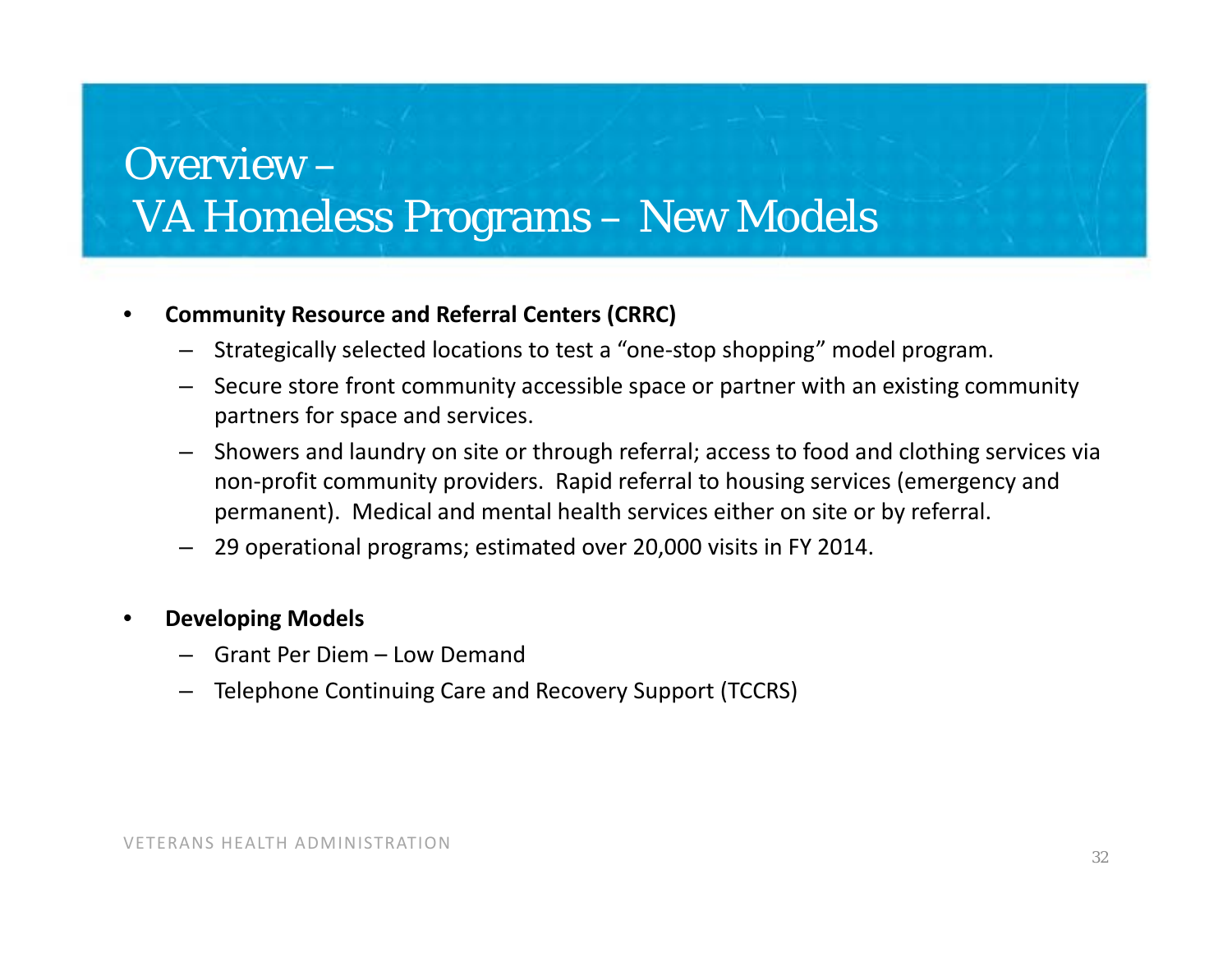**Select VA Homeless Program Metrics Fiscal Year (FY) 2011 through FY 2014**

|                                                                                                                                                                                                                                       | <b>FY 2011</b> | <b>FY 2012</b> | <b>FY 2013</b> | <b>FY 2014</b> |  |
|---------------------------------------------------------------------------------------------------------------------------------------------------------------------------------------------------------------------------------------|----------------|----------------|----------------|----------------|--|
| Total number of Veterans served in specialized<br>homeless or at-risk services.                                                                                                                                                       | 157,182        | 208,115        | 259.734        | 264,827        |  |
| Number of Veterans obtaining permanent housing<br>during this fiscal year through VA Homeless Programs.<br>(1)                                                                                                                        | 18,597         | 34,877         | 42,716         | 53,475         |  |
| Total number of beds available to homeless Veterans.<br>(2)                                                                                                                                                                           | 55,885         | 68,738         | 79,800         | 80,178         |  |
| Number of Veterans contacted through Health Care for<br><b>Homeless Veterans outreach services.</b>                                                                                                                                   | 98,213         | 119,568        | 146,557        | 158,553        |  |
| 1. Includes all exits to permanent housing from Compensated Work Therapy – Transitional Residence (CWT-TR),<br>المستقرئ والمستقرات والمستقر والمستقر والمستقر والمستقر والمستقر والمستقر والمستقر والمستقر والمستقر والمستقر والمستقر |                |                |                |                |  |

**Domiciliary Care for Homeless Veterans (DCHV), Homeless Providers Grant and Per Diem Program (GPD), Supportive** Services for Veteran Families (SSVF), Health Care for Homeless Veterans (HCHV) Contract Residential, and number of **move‐ins to**

**Housing and Urban Development ‐ Veterans Affairs Supportive Housing (HUD‐VASH).**

2. Includes number of operational GPD, HCHV Contract beds,DCHV beds and HUD-VASH vouchers allocated at the end of **each FY.**

VETERANS HEALTH ADMINISTRATION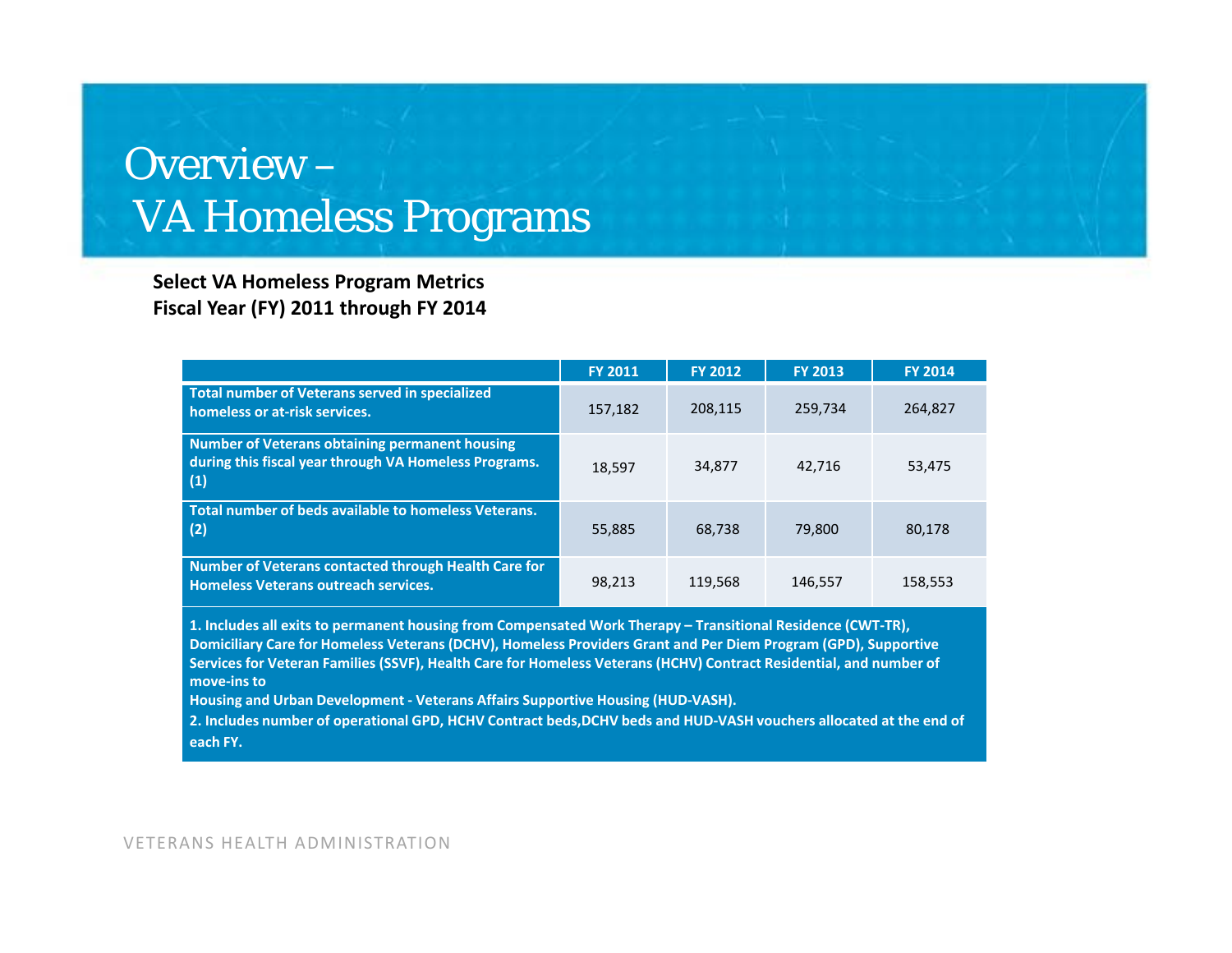## Rural Homelessness and Veterans

- •• Rural homeless persons are often referred to as the "hidden homeless"
	- Wooded areas, campgrounds, abandoned property, and buildings not intended for human habitation.
	- Substandard housing or in overcrowded temporary housing arrangements.
	- Providers may lack adequate capacity and infrastructure to fully address this issue.
- $\bullet$  The following challenges to access and services for homeless Veterans:
	- Homeless shelters, limited hours (e.g., timeliness of care);
	- Large geographic areas where services are often stretched over multiple counties;
	- Transportation;
	- Affordable housing;
	- Wrap around services such as child care, credit counseling, family reconciliation;
	- Legal assistance.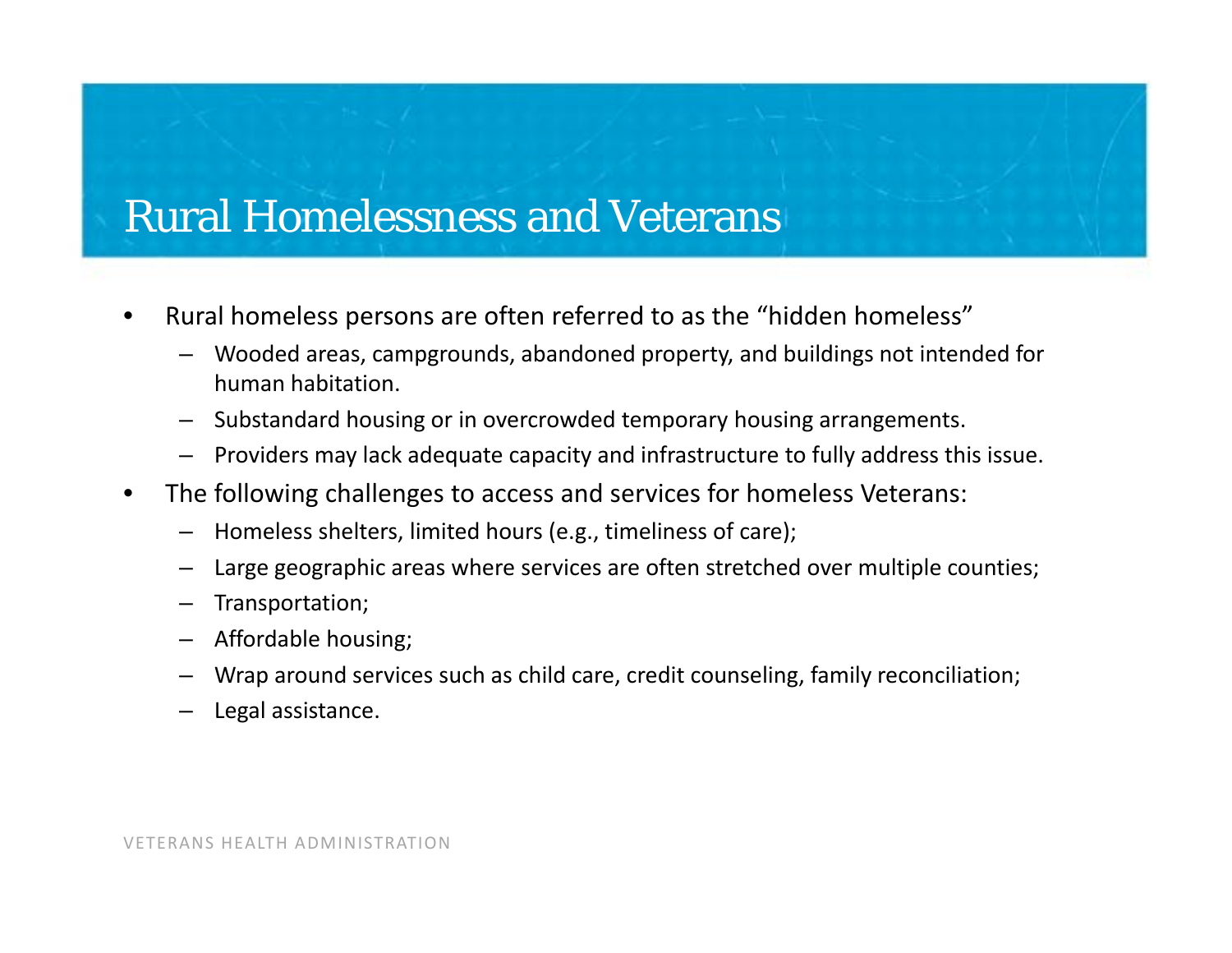- • Summary analysis of three national data sets:
	- Veteran evaluations at entry to VHA homeless programs;
	- VA Medical Center and Community‐Based Outpatient Clinic screening records;
	- Funding expenditures to assume need:
		- community recipients of prevention and re‐housing grants, and
		- community‐based transitional housing grantee reports.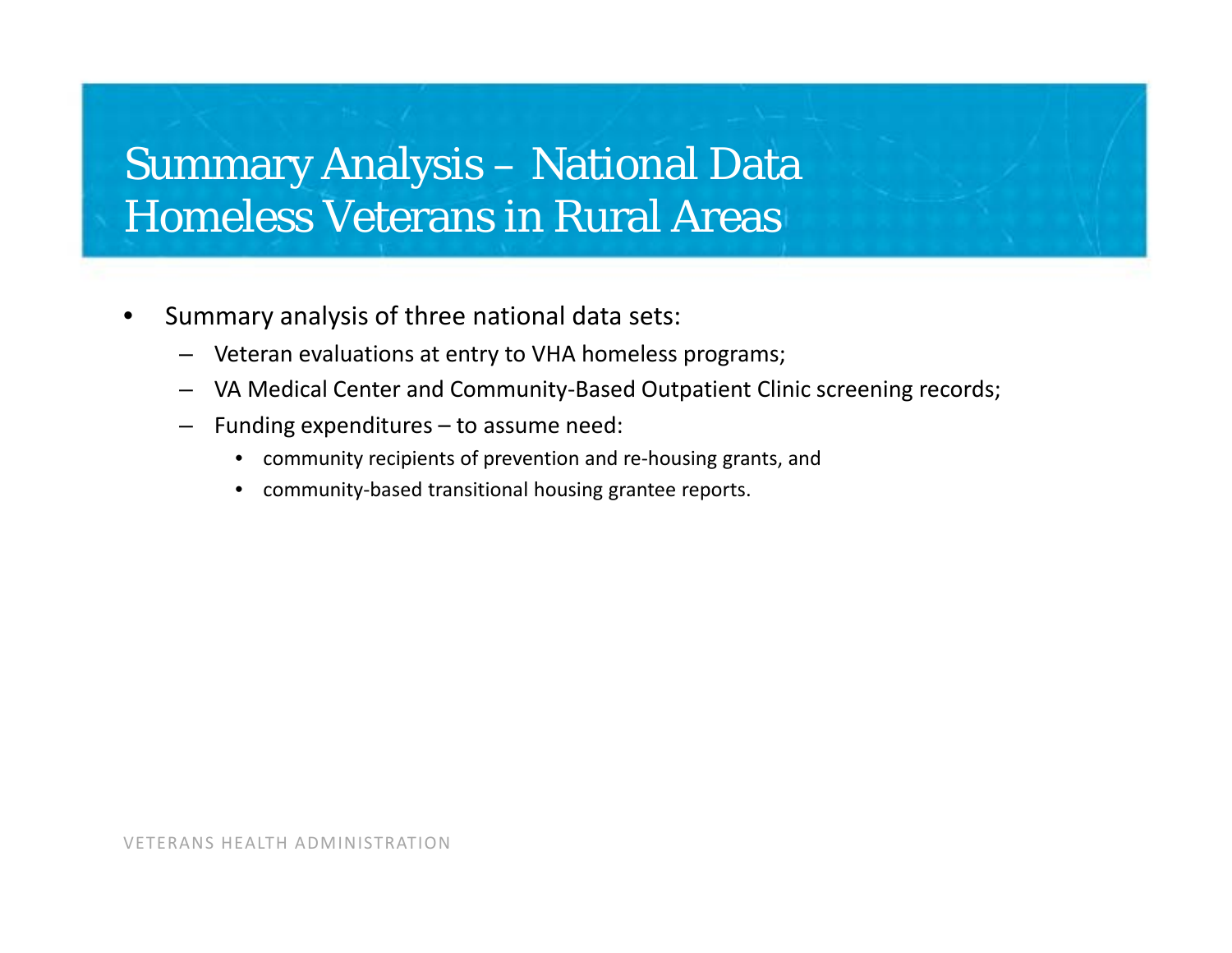1. Housing intervention programs entrance evaluation

- $\bullet$  FY 2014, 26,144 homeless Veterans in the Homeless Operations and Management Evaluation System (HOMES) data set.
- • 2,172 (8.3%) Veterans had been located in rural zip code areas prior to the evaluation.
- • Comparisons of the characteristics of these Veterans with those from urban zip code areas revealed <sup>a</sup> substantive difference:
	- Less likely to be minority race;
	- More likely to need case management and family counseling;
	- Table next slide.

VETERANS HEALTH ADMINISTRATION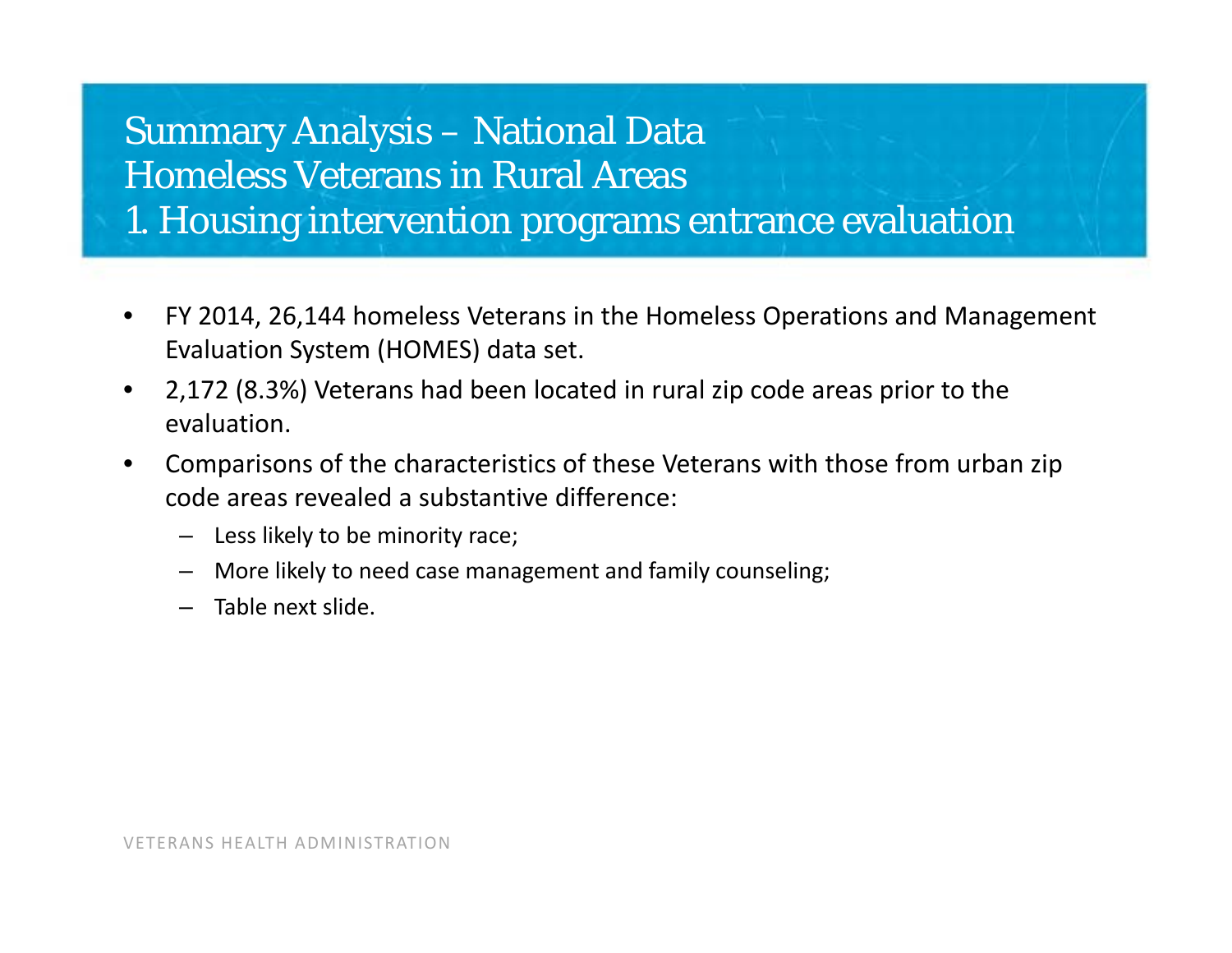1. Housing intervention programs entrance evaluation

| <b>Characteristic</b>                                           | <b>Urban %</b> | <b>Rural %</b> |
|-----------------------------------------------------------------|----------------|----------------|
| <b>White</b>                                                    | 53.4           | 70.7           |
| <b>Female</b>                                                   | 9.5            | 10.3           |
| <b>Never Married</b>                                            | 30.3           | 20.4           |
| <b>Chronic Homeless</b>                                         | 52.2           | 53.0           |
| <b>Need Psychiatric Treatment</b>                               | 54.5           | 58.7           |
| <b>Need Substance Abuse Treatment</b>                           | 45.4           | 43.7           |
| <b>Need Medical Treatment</b>                                   | 66.6           | 67.9           |
| <b>Need Case Management</b>                                     | 77.8           | 86.5           |
| <b>Need Counseling for Family Problems</b>                      | 9.1            | 14.2           |
| <b>Two or More Medical Problems</b>                             | 40.0           | 41.1           |
| <b>Primarily Unemployed Last Three Years</b>                    | 27.0           | 25.0           |
| <b>Drinking Just Prior to Evaluation</b>                        | 17.1           | 17.3           |
| <b>Drug Use Just Prior to Evaluation</b>                        | 16.6           | 12.6           |
| <b>History of Both Psychiatric and Substance Abuse Problems</b> | 35.7           | 37.4           |

VETERANS HEALTH ADMINISTRATION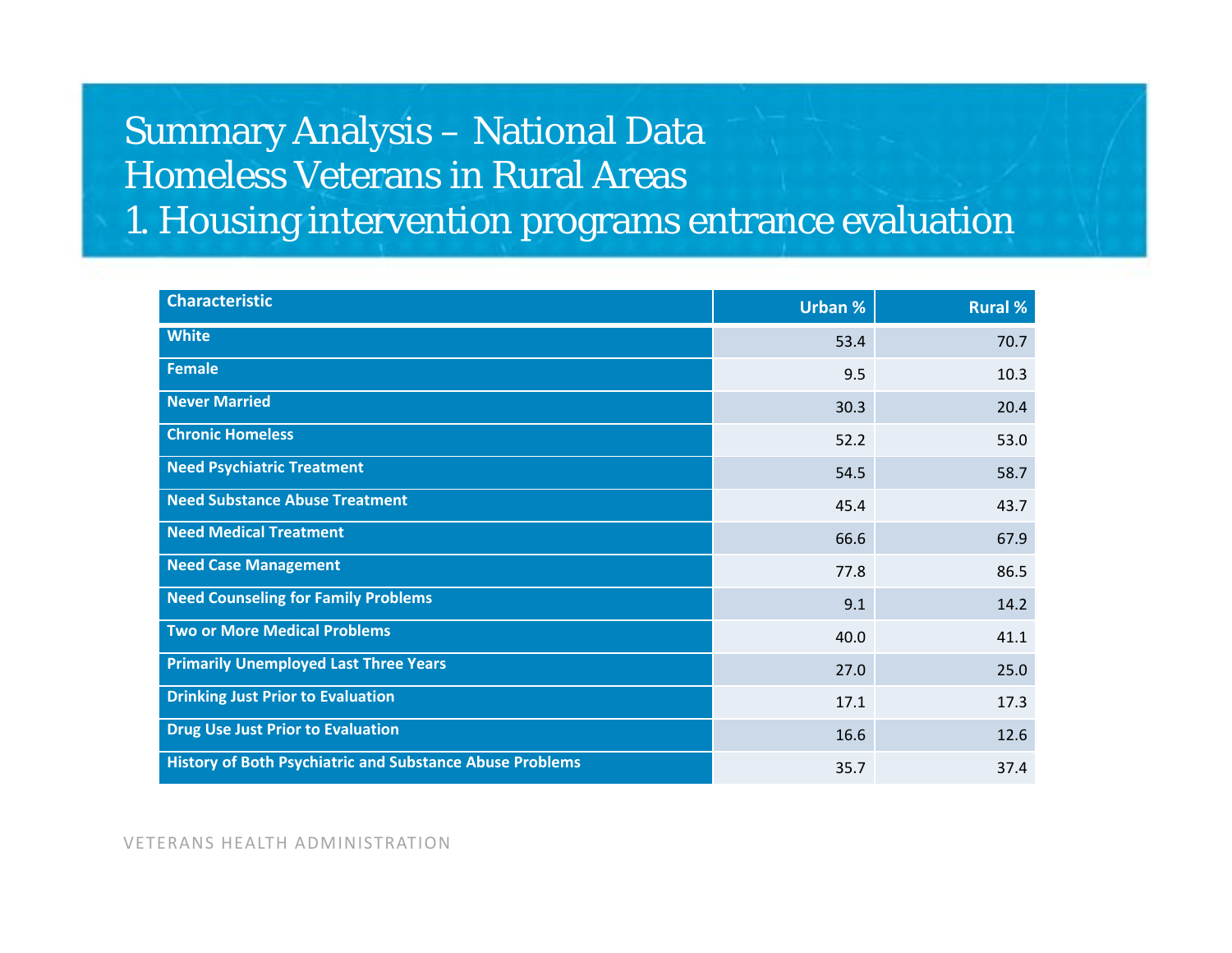1. Housing intervention programs entrance evaluation

- $\bullet$ • It should be noted that needs (as determined by VA clinical outreach staff upon initial evaluation of the Veteran) were equally high in both rural and urban locations.
- $\bullet$  Further analysis indicated:
	- Rural Veterans were identified in slightly higher percentages of need in psychiatric treatment, medical treatment;
	- Rural Veterans reported two or more medical problems more often;
	- Rural Veterans experienced fewer instances of unemployment in previous three years;
	- Rural Veterans were identified as having <sup>a</sup> history of both psychiatric and substance abuse problems;
	- A slightly higher percentage of Veterans in rural locations were currently or previously married.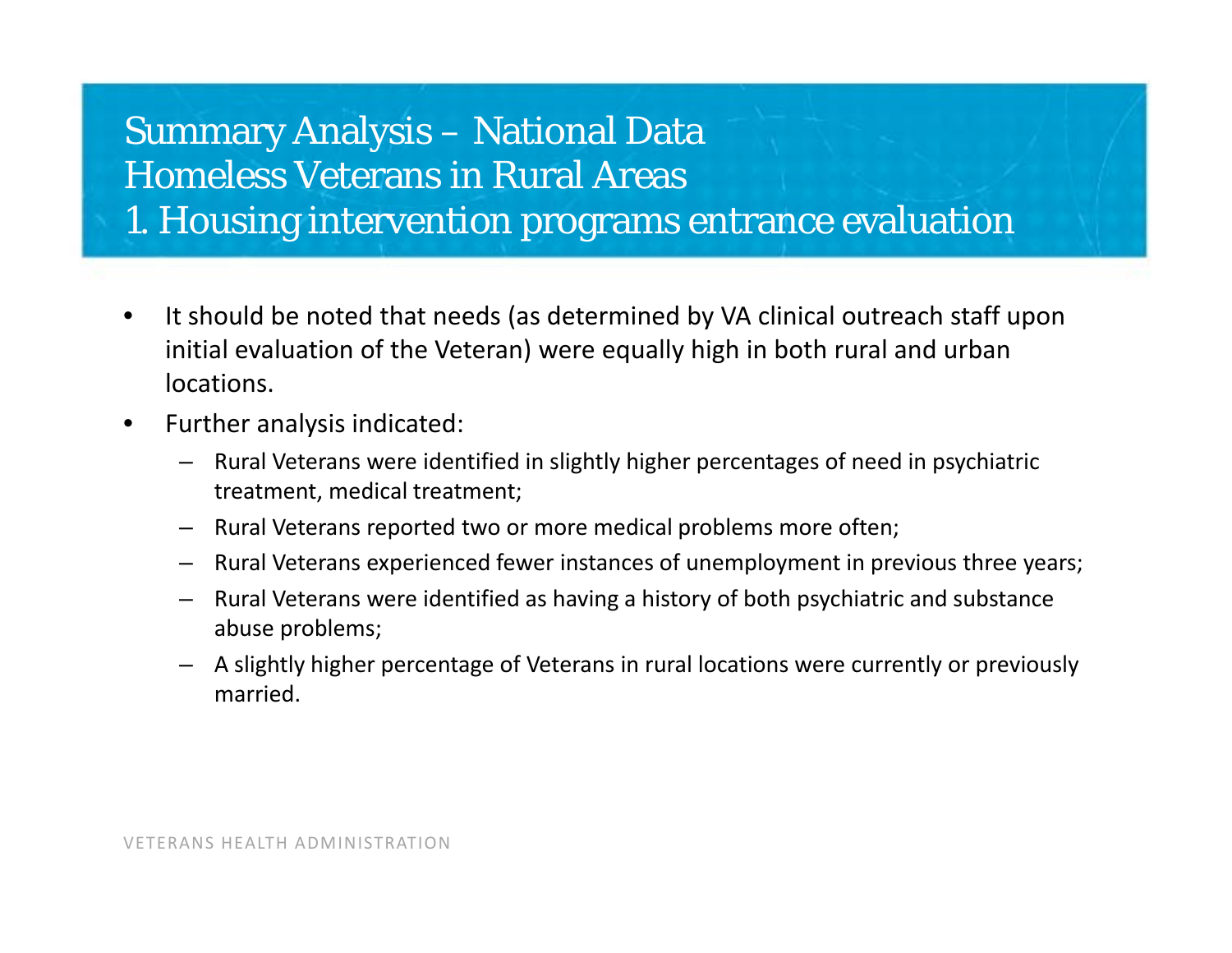Summary Analysis – National Data Homeless Veterans in Rural Areas 2. Universal homeless screener

- • During FY 2014, over 42,000 homeless Veterans were screened for homelessness at VAMCs and CBOCs.
	- 22,152 were determined homeless and 20,316 were determined at risk for homelessness.
	- The numbers served at rural VAMCs or CBOCs were 2,313 or 10.4 percent homeless and 2,324 or 11.4 percent at risk for homelessness.
		- Higher percentage of Veterans who were homeless or at risk for homelessness screened in rural locations were over 61 years of age;
		- Rural homeless and at risk Veterans are more likely to be white (71 percent in rural areas versus 56 percent in urban areas).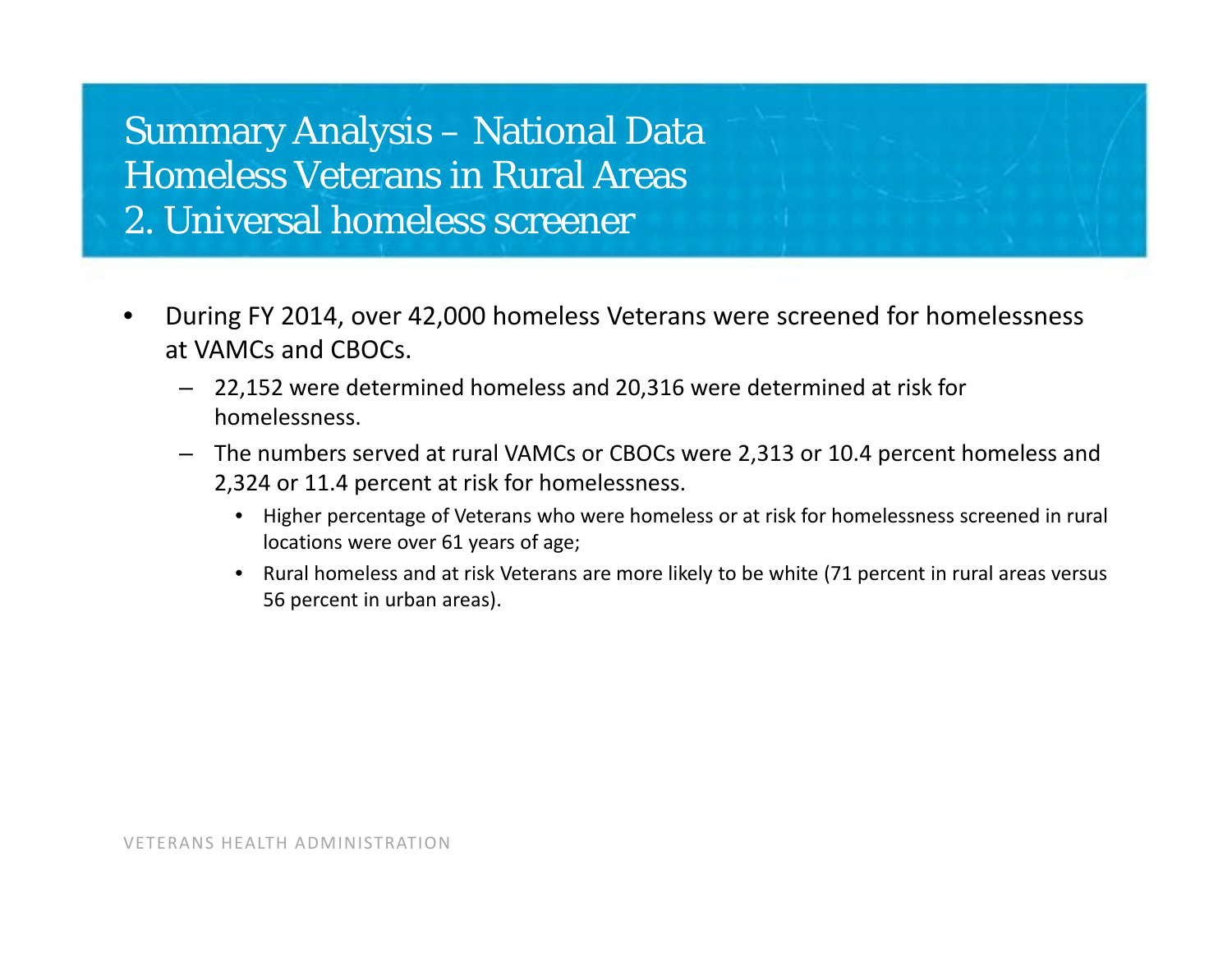### Summary Analysis – National Data Homeless Veterans in Rural Areas 3.a. Supportive Services for Veterans Families (SSVF)

- • Total of 97 SSVF grants were reviewed, 31 (46%) were issued to non‐VA organizations that serve Veterans from rural areas, only.
- • Primary services:
	- Personal finance planning, income support services, representative payee or legal services, child care assistance, and housing counseling were offered to rural Veterans at equal or at slightly lesser rates compared to those offered Veterans in urban areas.
- • Higher percentage of transportation assistance provided to those Veterans who were homeless or at risk for homelessness in rural areas (89%) as opposed to those in urban locations (76%).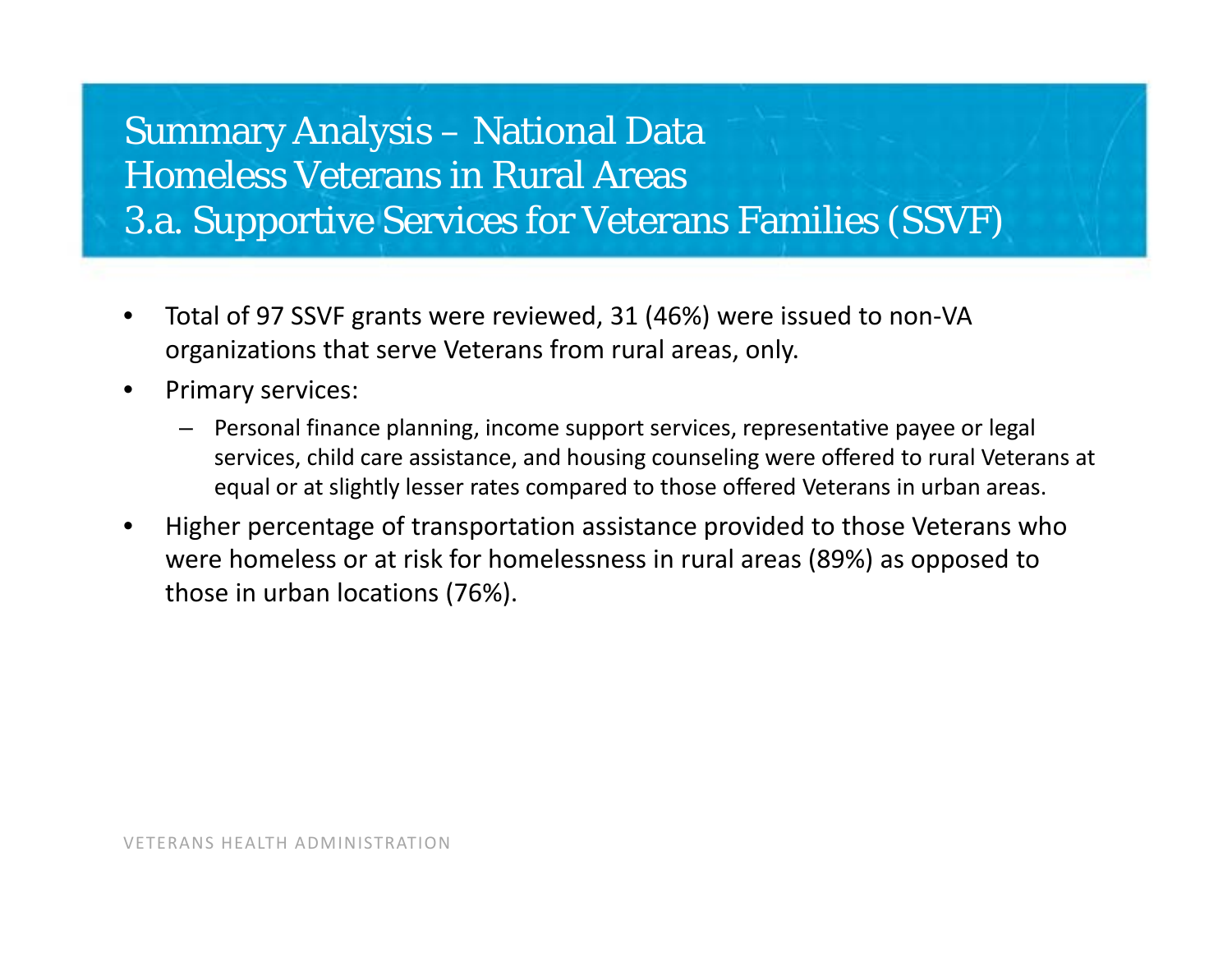### Summary Analysis – National Data Homeless Veterans in Rural Areas 3.b. Grant and Per Diem Program

- •The GPD data set consisted of records representing 17,932 unique Veterans.
- •The mean age was 48; 96.6 percent were male; 20.9 percent were age 55 or older;
- •7.3 percent were in rural locations.
- • Homeless Veterans in rural areas were more likely to be:
	- Caucasian;
	- Homeless for more than 30 days;
	- Employed full-time in the last year;
	- Worked within last 30 days; and
	- Report <sup>a</sup> serious medical problem.
- • Less likely to have reported:
	- Combat duty;
	- Receipt of non‐VA monetary benefits; and
	- Current or past substance use disorder.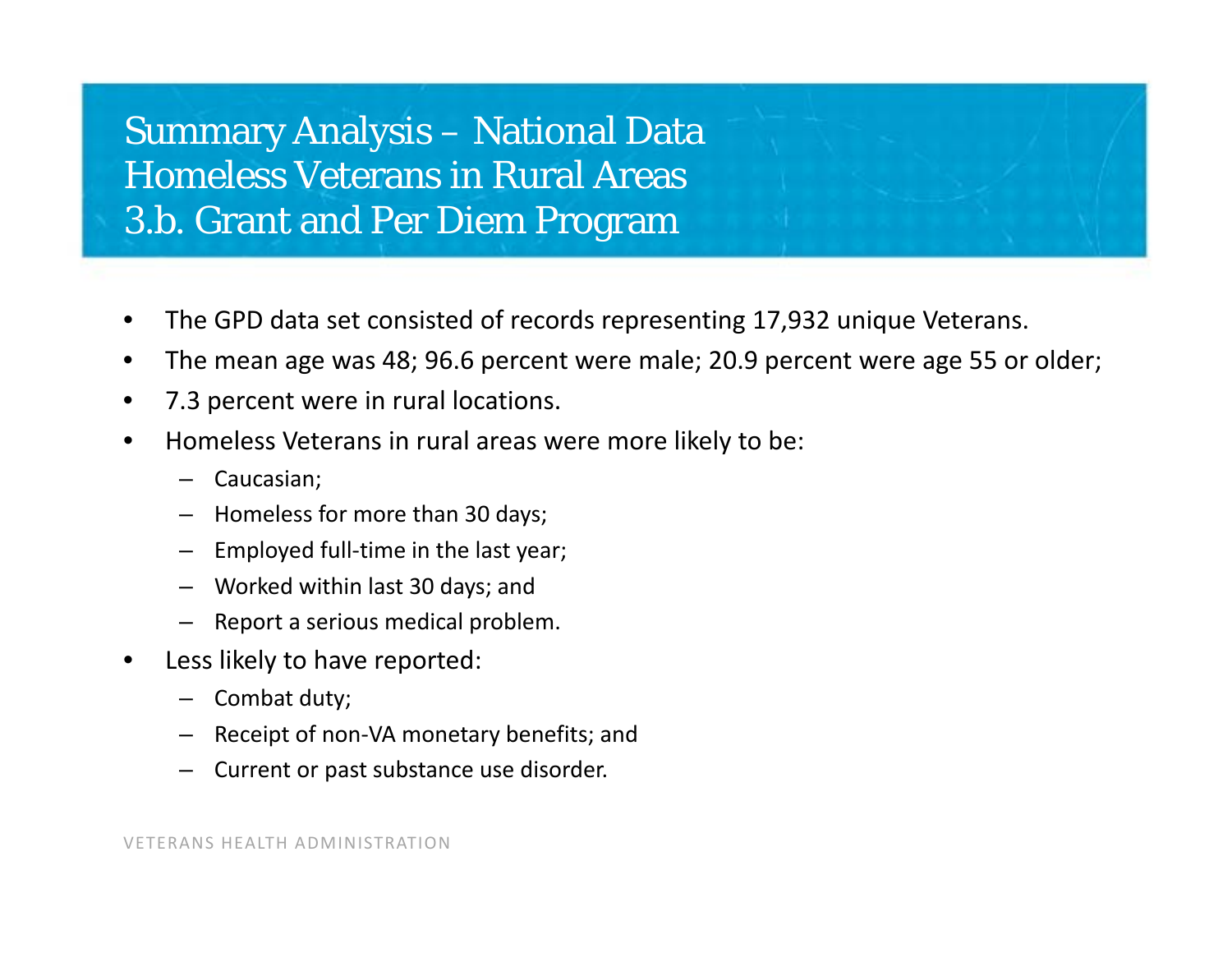## Homeless Veterans in Rural Areas – Review

- • Summary: Examination of national data sets representing Veterans served in VHA homeless programs; at VAMCs and CBOCs; and while participating in community‐ based provider programs,
	- The needs of rural Veterans appear similar in many ways to those residing in urban areas.
	- The most evident and significant need particular to rural‐ness:
		- $\bullet$ Transportation services;
		- $\bullet$  Needs are slightly higher and specific to rural homeless Veterans in relation to:
			- Psychiatric and medical treatment;
			- Case management, counseling for family problems;
			- VA entitlement benefits; and
			- Services specific for older Veterans.

VETERANS HEALTH ADMINISTRATION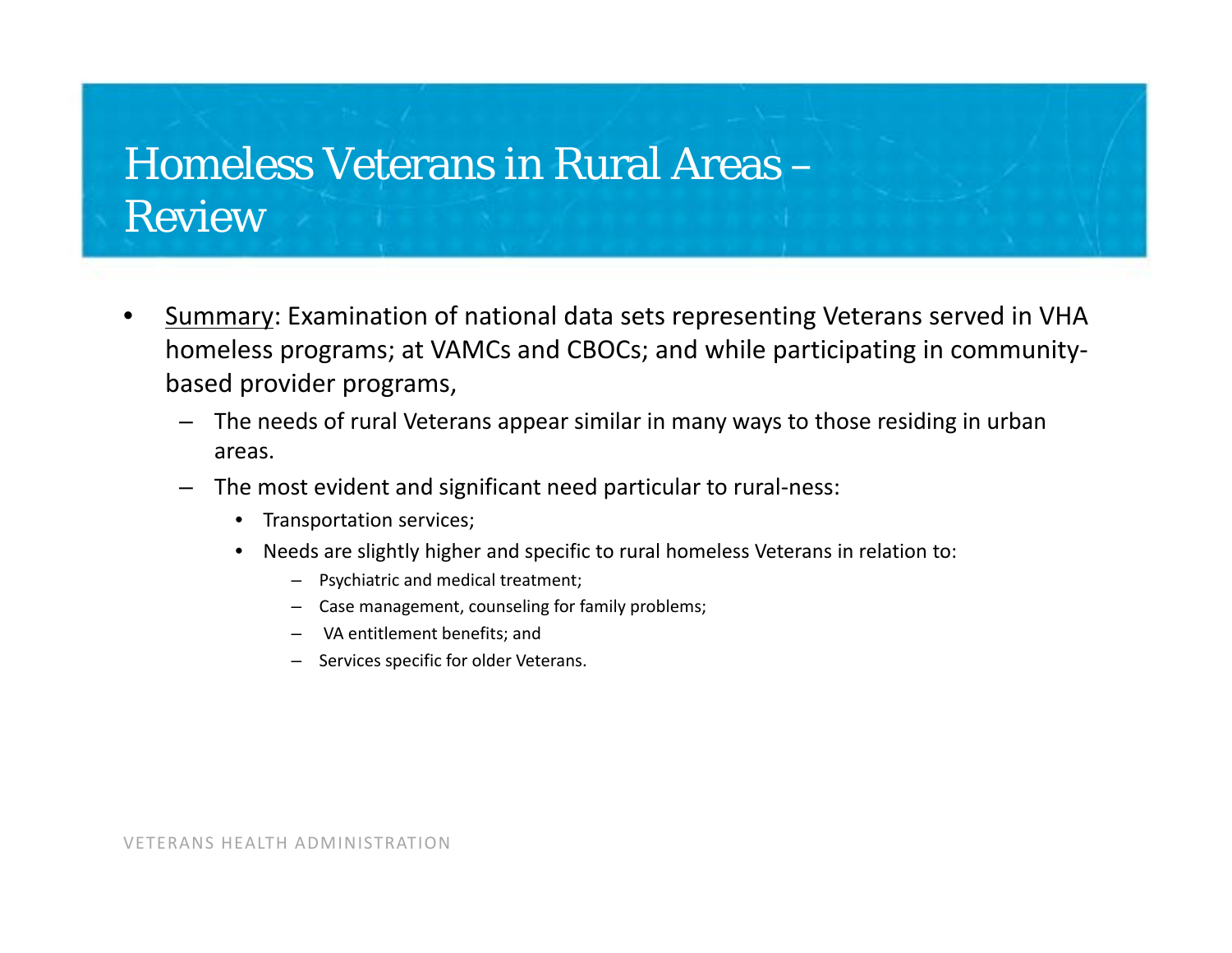### **Veteran Homelessness**

**Poverty Unemployment/Economics**

**Substance Use**

**Medical/Mental Health Issues** 

> **Prior History ofIncarceration**

> > **Prior history of homelessness**

**Lack of Affordable Housing**

**Domestic Violence**

**Unsuccessful Transition from Military**

> **Family Decomposition**

WorldPress.com

43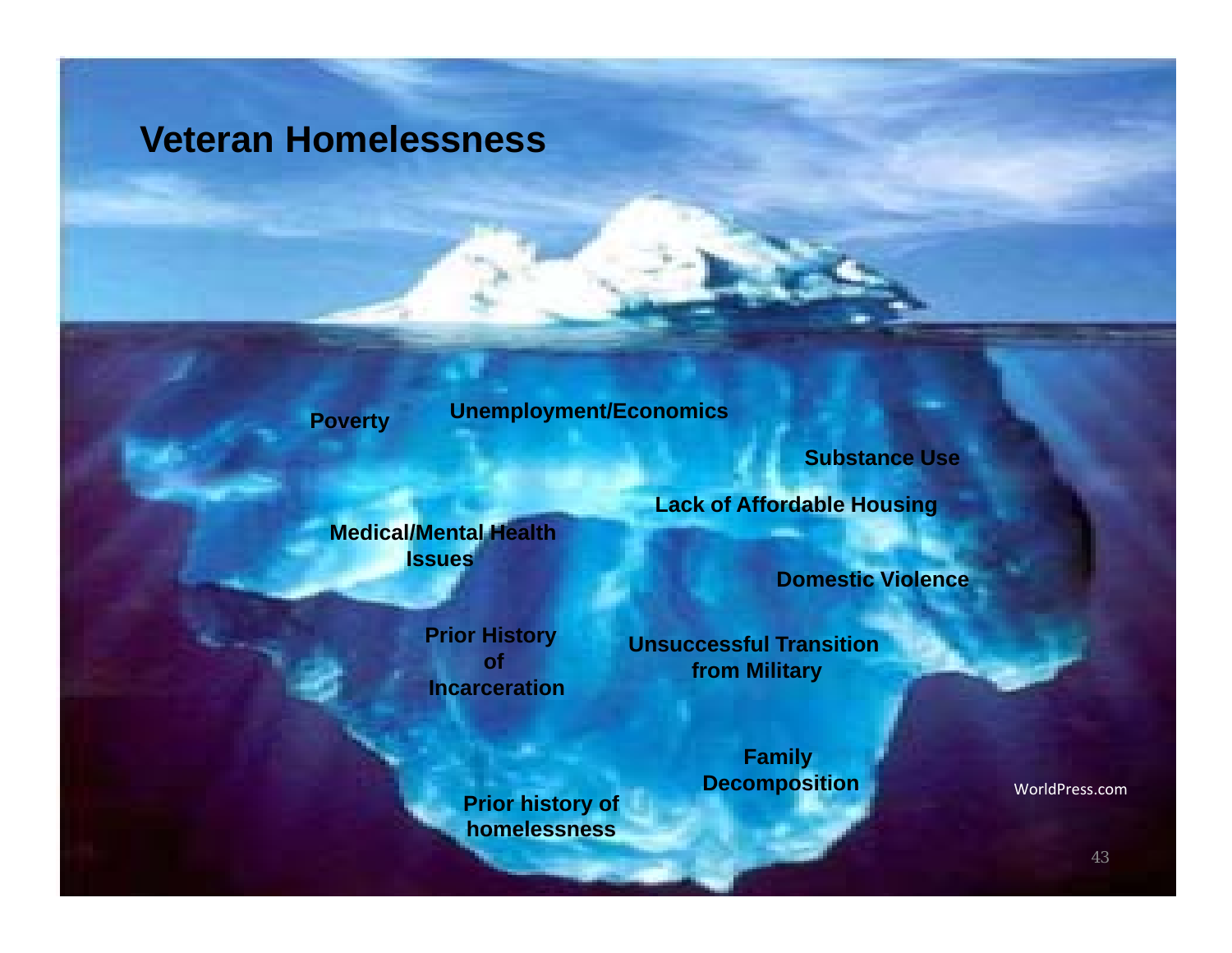# Opportunities for Working with Veterans

- $\bullet$  Linking Services
	- Networks (VISNs)
	- VAMCs / CBOCs
	- Vet Centers
	- National Call Center
	- Veteran Service Organizations
	- County / State Service Officers
- • Leveraging Resources
	- SSVF
	- HUD VASH
	- GPD
	- HCHV
- • Developing New Models
	- **HPACTs**

VETERANS HEALTH ADMINISTRATION – Tele‐Health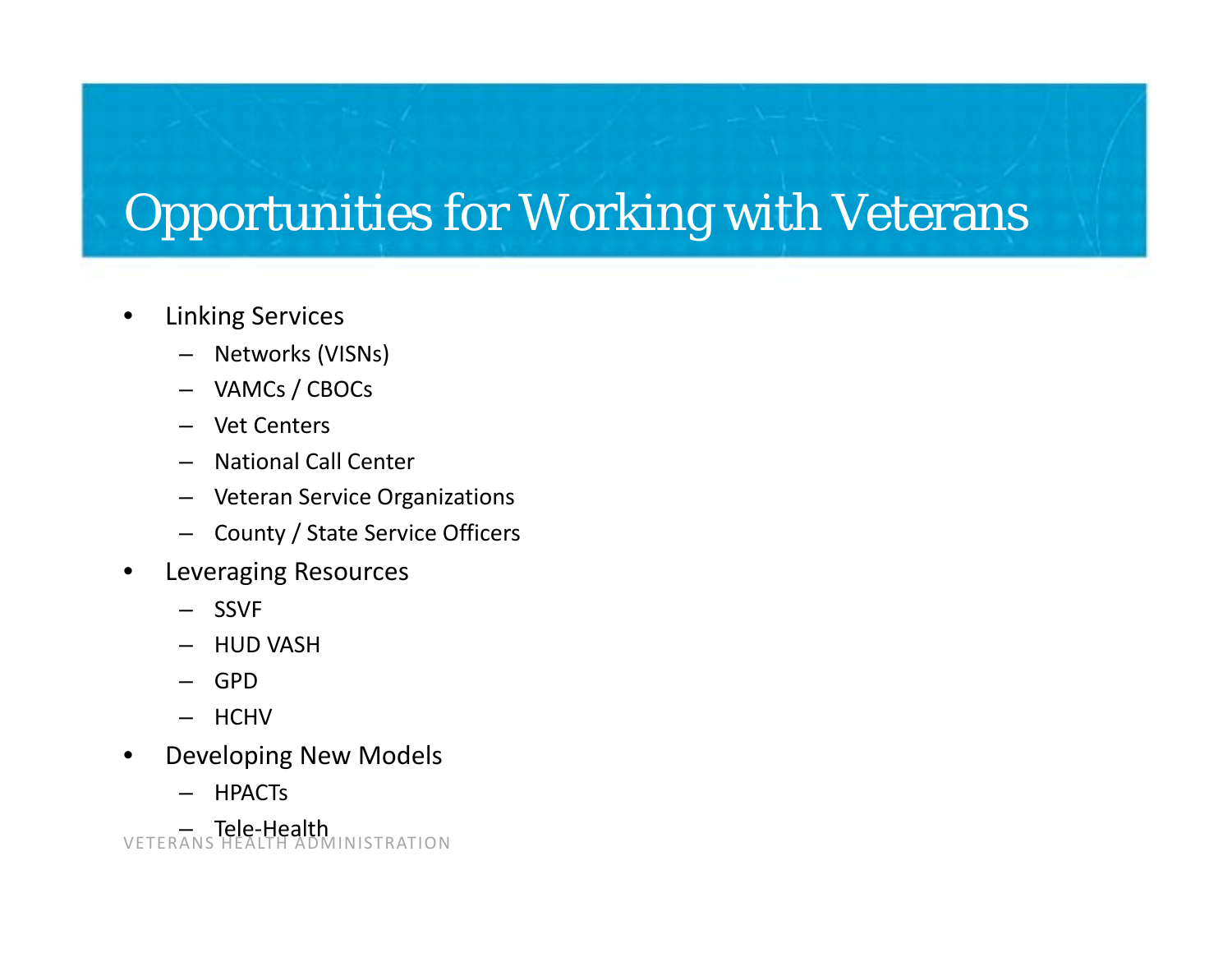# Opportunities for Working with Veterans – Linking Services

- • Linking Services
	- Each VISN or Network ‐ NHC (Network Homeless Coordinator):
		- $\bullet$ http://www.va.gov/homeless/
	- VA Medical Centers and VA Outpatient Clinics ‐ Homeless Program Coordinators:
		- http://www.va.gov/directory/guide/division.asp?dnum=1&isFlash=0
	- Many Vet Centers work closely with Homeless Veteran Programs and the community:
		- http://www.va.gov/directory/guide/vetcenter.asp?isFlash=0
	- Direct assistance and referral available at VA National Homeless Veteran Call Center:
		- $\bullet$ 1‐877‐4AID VET (1‐877‐424‐3838)
		- http://www.va.gov/homeless/nationalcallcenter.asp
	- Veterans Service Organizations:
		- http://www.va.gov/vso/
	- County or State Veteran Service Officers:
		- Contact local or state government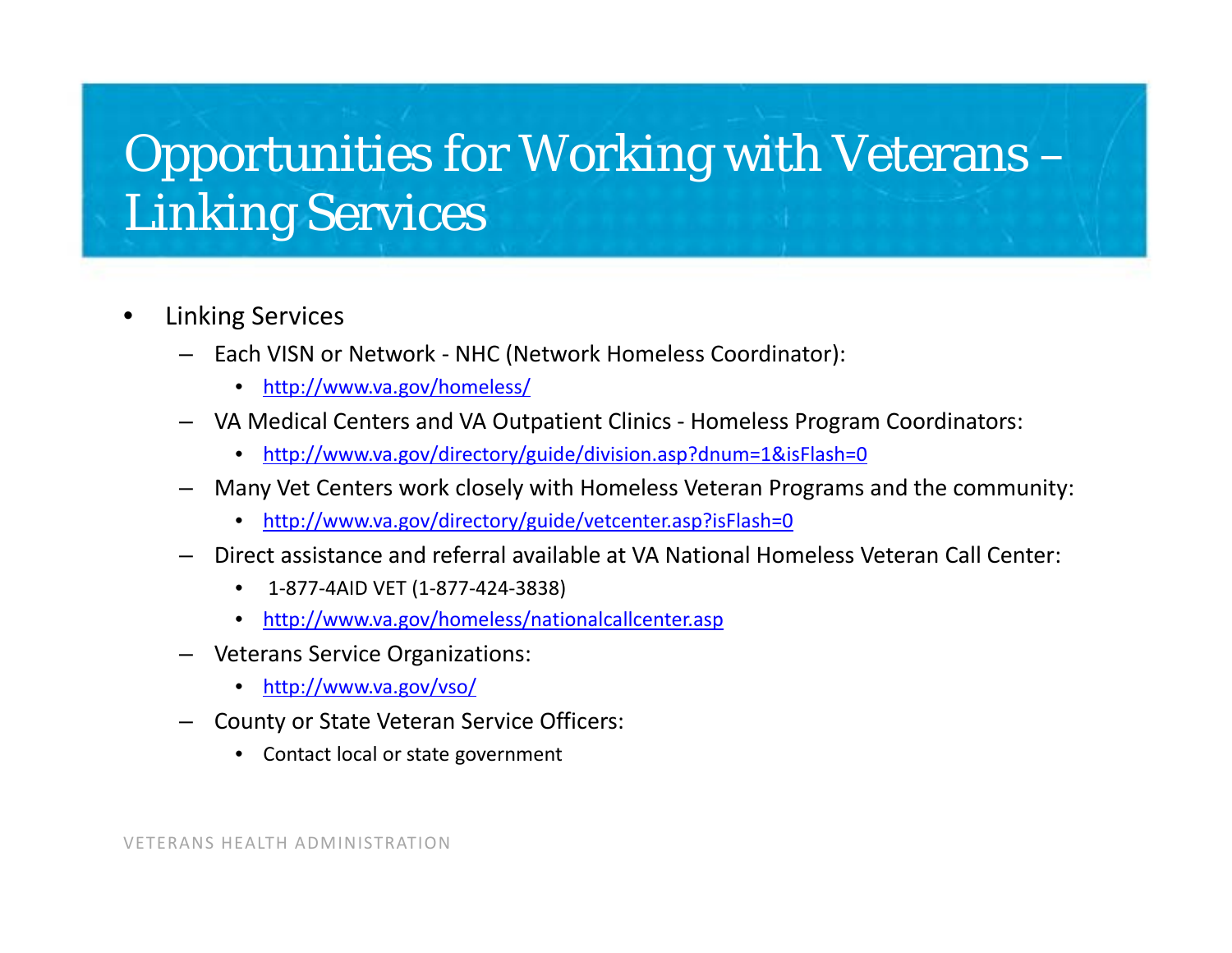# Opportunities for Working with Veterans – Leveraging Resources

- • Leveraging Resources
	- Supportive Services for Veterans Families (SSVF)
		- Grants for non‐profit and community collaboratives for homeless prevention and rapid rehousing.
		- http://www.va.gov/homeless/ssvf.asp
	- Department of Housing and Urban Development VA Supportive Housing (HUD‐VASH)
		- Section 8 and VA staff ‐ provides permanent housing and case management.
		- Contact local Public Housing Authority and VA Medical Center Homeless Program Coordinator.
	- $-$  Homeless Providers Grant and Per Diem Program (GPD)
		- $\bullet$ Capital and operational funds for non‐profits to provide transitional housing.
		- http://www.va.gov/homeless/gpd.asp
	- Healthcare for Homeless Veterans
		- Outreach, case management, and contracts with community‐based organizations to provide residential care.
		- Contact NHC or local VA Homeless Program Coordinator.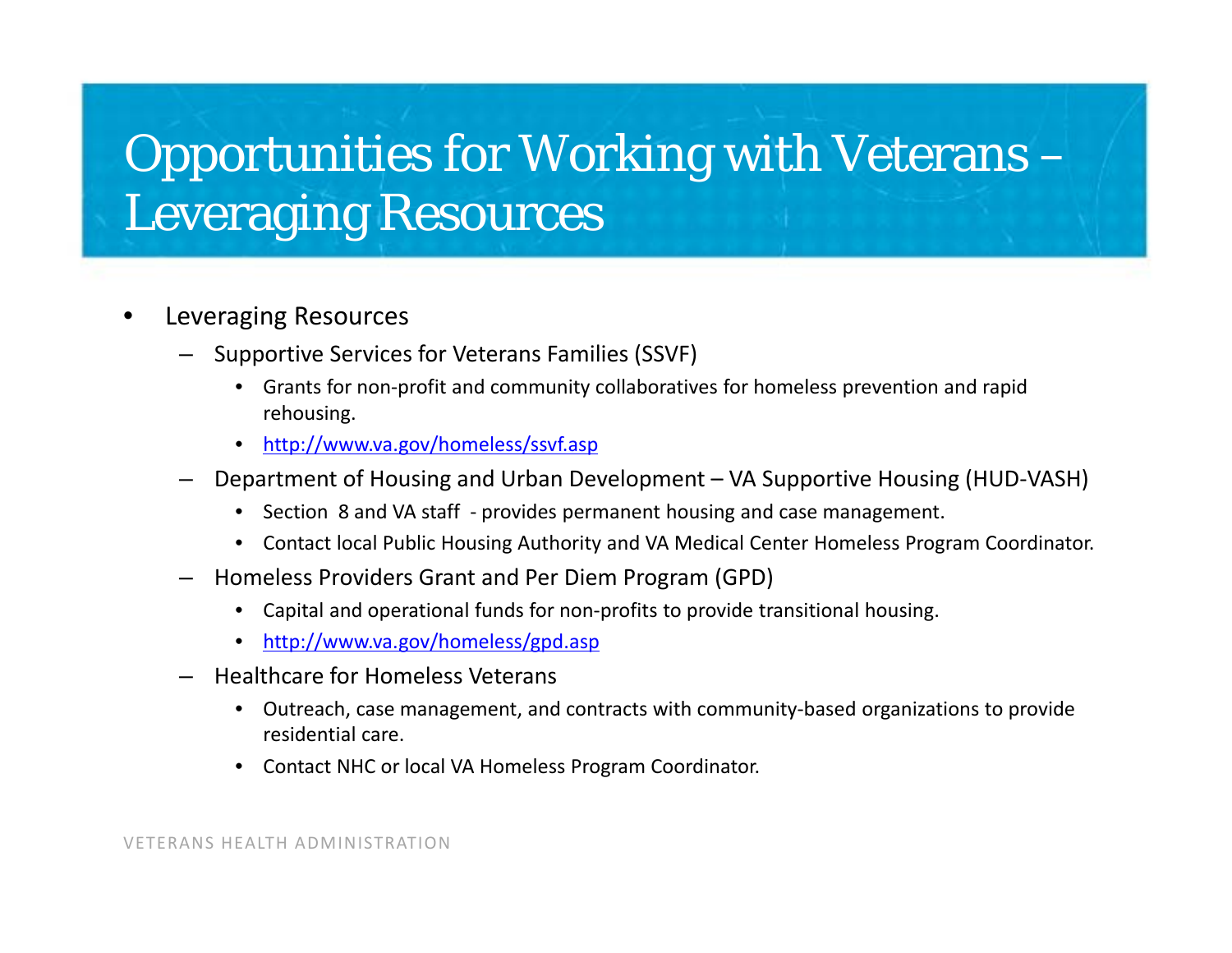# Opportunities for Working with Veterans – New Models

- • Developing New Models and Partnerships
	- National Center on Homelessness among Veterans
	- Office of Rural Health
	- Network Homeless Coordinators
	- VAMC Homeless Program Coordinators
	- Coalitions for the Homeless
- •• HAC Examples:
	- Tennessee housing and services, including leveraging HUD‐VASH vouchers and case management services
	- Vermont transitional and supportive housing, including leveraging GPD funds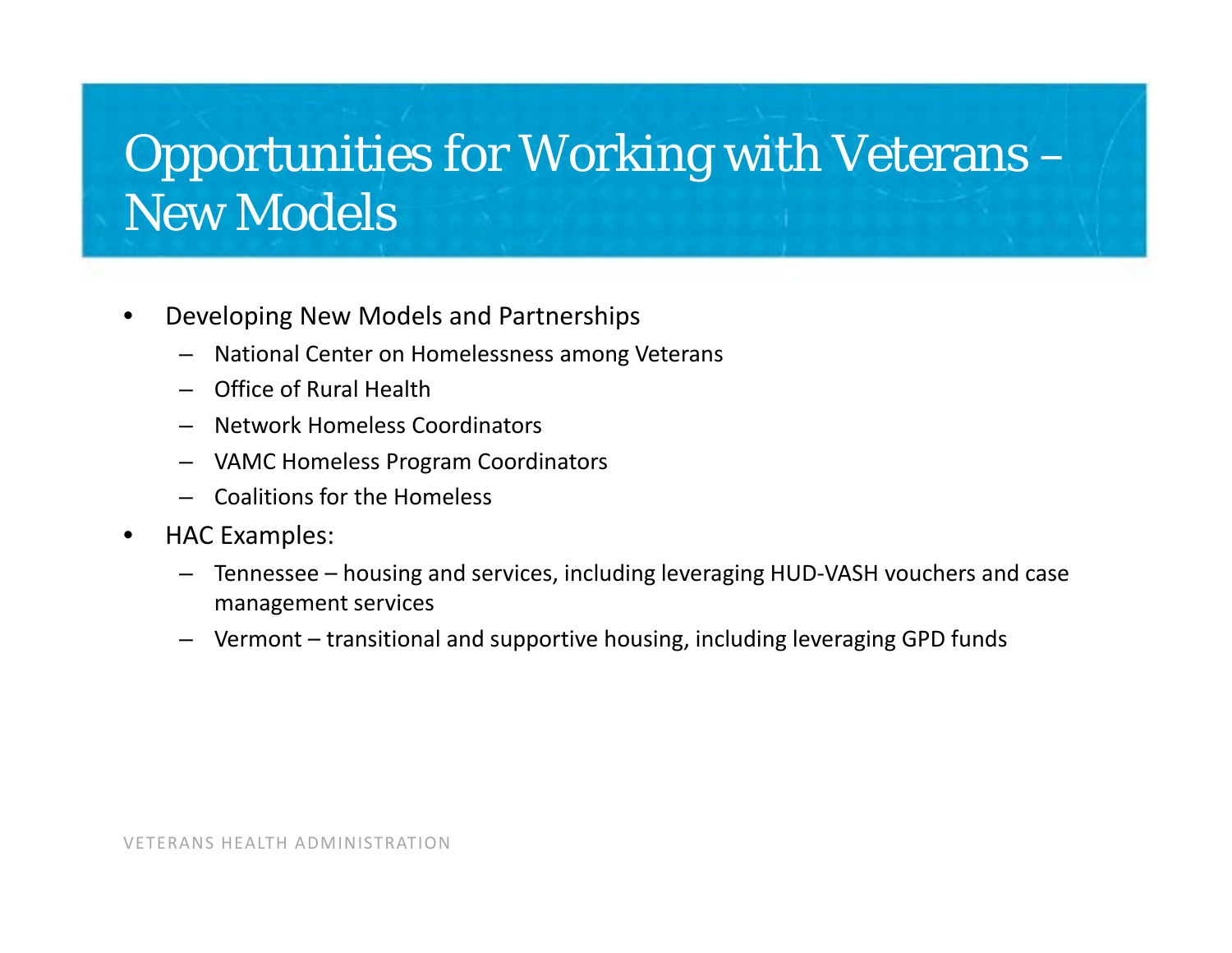## Rural Housing and Care for Veterans Partnership Project Spotlight: The Fairweather Lodge Model

- •**•** Based on the concept developed by George Fairweather,
	- –Aimed at psychosocial rehabilitation for residents
	- Provides permanent, independent, self‐managed cooperative housing for four to six financially employed occupants
	- – Homeless live together in <sup>a</sup> single‐home without live‐in staff, collaborate in working together at a job, work interdependently to maintain medication compliance, and socialize with each other
- • Participant Requirements
	- Must have <sup>a</sup> serious and persistent mental illness
	- – Must not have been suicidal in the past three months, and:
		- •be willing to take prescribed medications;
		- •• not abuse drugs or alcohol; and
		- work 20 hours <sup>a</sup> week.
- $\bullet$  50 active lodges across the Midwest and Northeast
	- – Outcome research on these facilities has shown:
		- $\bullet$ good psychological outcomes;
		- •good work performance;
		- •high medication compliance; and
		- •• low recidivism.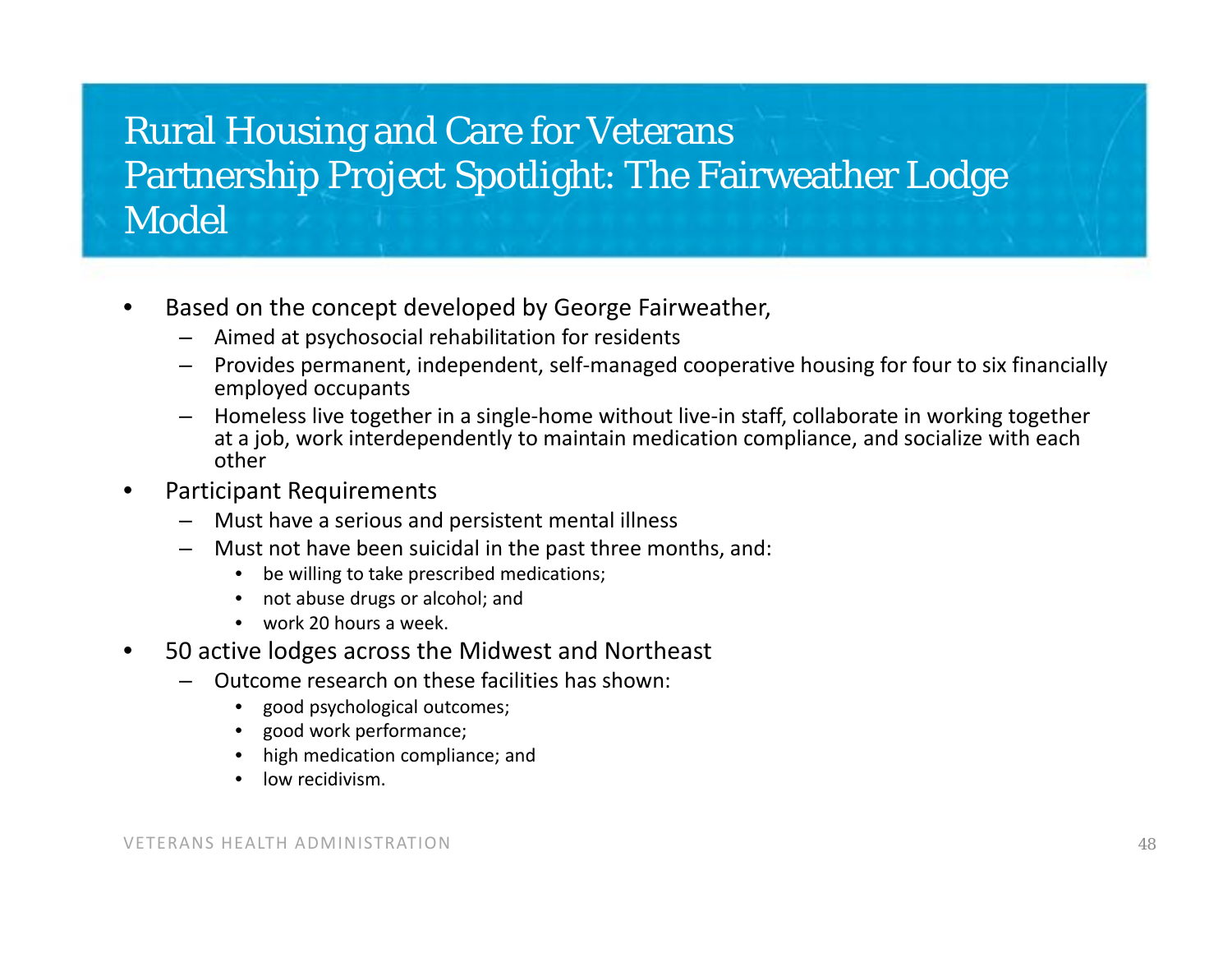### The Iowa City Fairweather Lodge

- •**•** Collaboration between
	- Shelter House
		- Shelter House is <sup>a</sup> non‐profit organization that has provided housing and supportive services to the homeless of Southeast Iowa since 1983
	- National Alliance of Mental Illness (NAMI) of Johnson County
		- $\bullet$  Affiliate NAMI National, the nation's leading grassroots, self help, education, support and advocacy organization dedicated to improving the lives of individuals and families affected by mental illness.
	- University of Iowa College of Education
	- VHA Office or Rural Health Veterans Rural Health Resource Center, Iowa City
- • The Iowa City Lodge was initially funded through low interest loans and financial assistance from
	- Johnson County Housing Trust fund,
	- The City of Iowa City
	- Other grants submitted by Shelter House
	- Funding for trainers and program evaluation provided the by VHA Office of Rural Health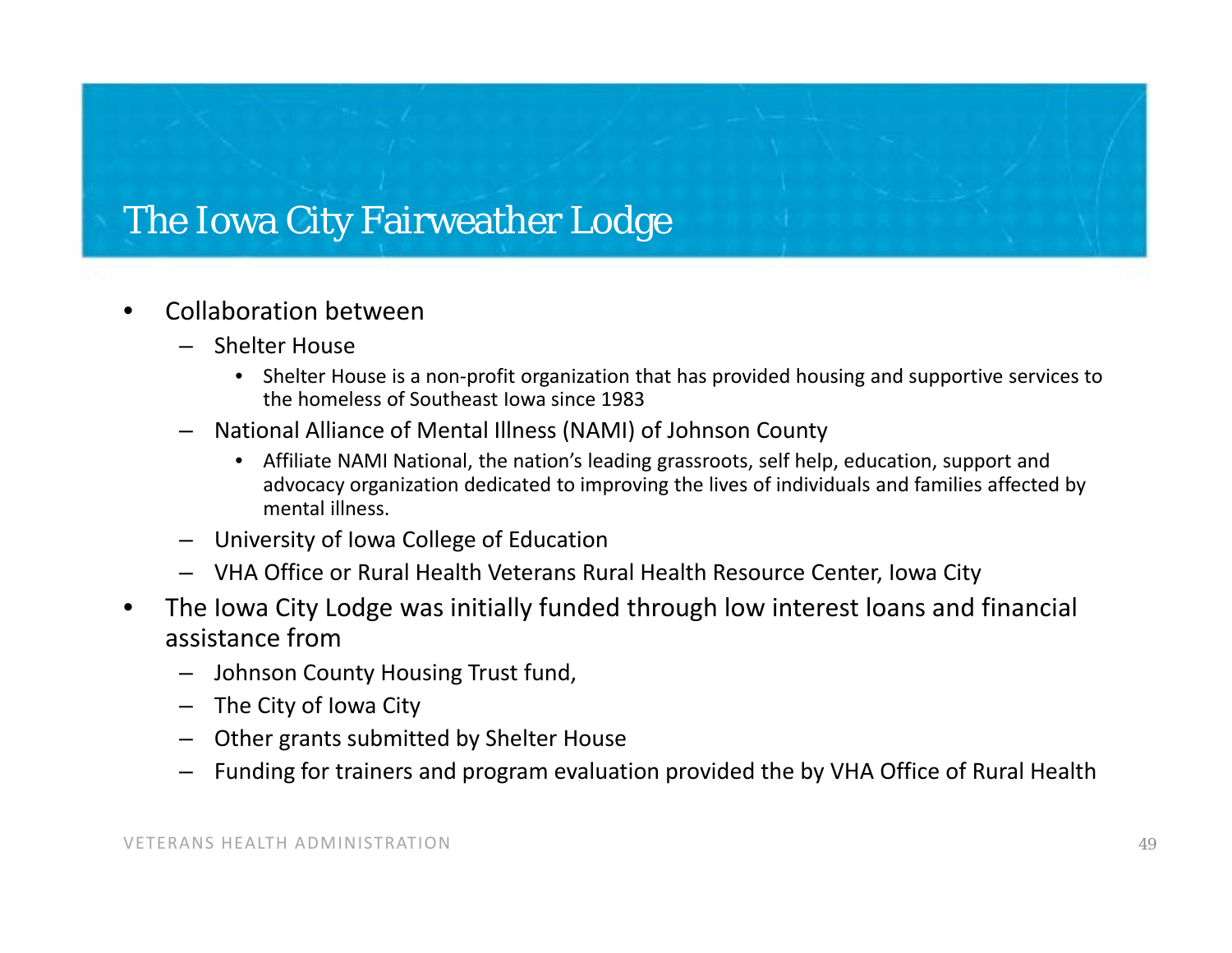### Iowa City Fairweather Lodge Impact

- •● VA ORH Training and Program Evaluation Investments 2012-2015
	- Examined effectiveness of the Lodge model as <sup>a</sup> solution for rural Veteran Homelessness
	- Evaluated collaboration among and conducted training for VA and community providers of services to homeless Veterans
- • Results:
	- 26 formerly homeless Veterans have entered the program
	- Veteran view the program is positively
		- • "*This program gives people an opportunity to better their situation which may not otherwise be possible."*
		- • *"[This program makes me] feel more productive; self‐worth tends to increase with employment."*
	- VA and Community providers of services cite institutional obstacles to effectiveness including lack of care coordination and limited substance abuse treatment options
	- Primary facilitators for the program are one‐on‐one communication between Veterans and agency members, and communication between outreach social workers and VHA psychologists.